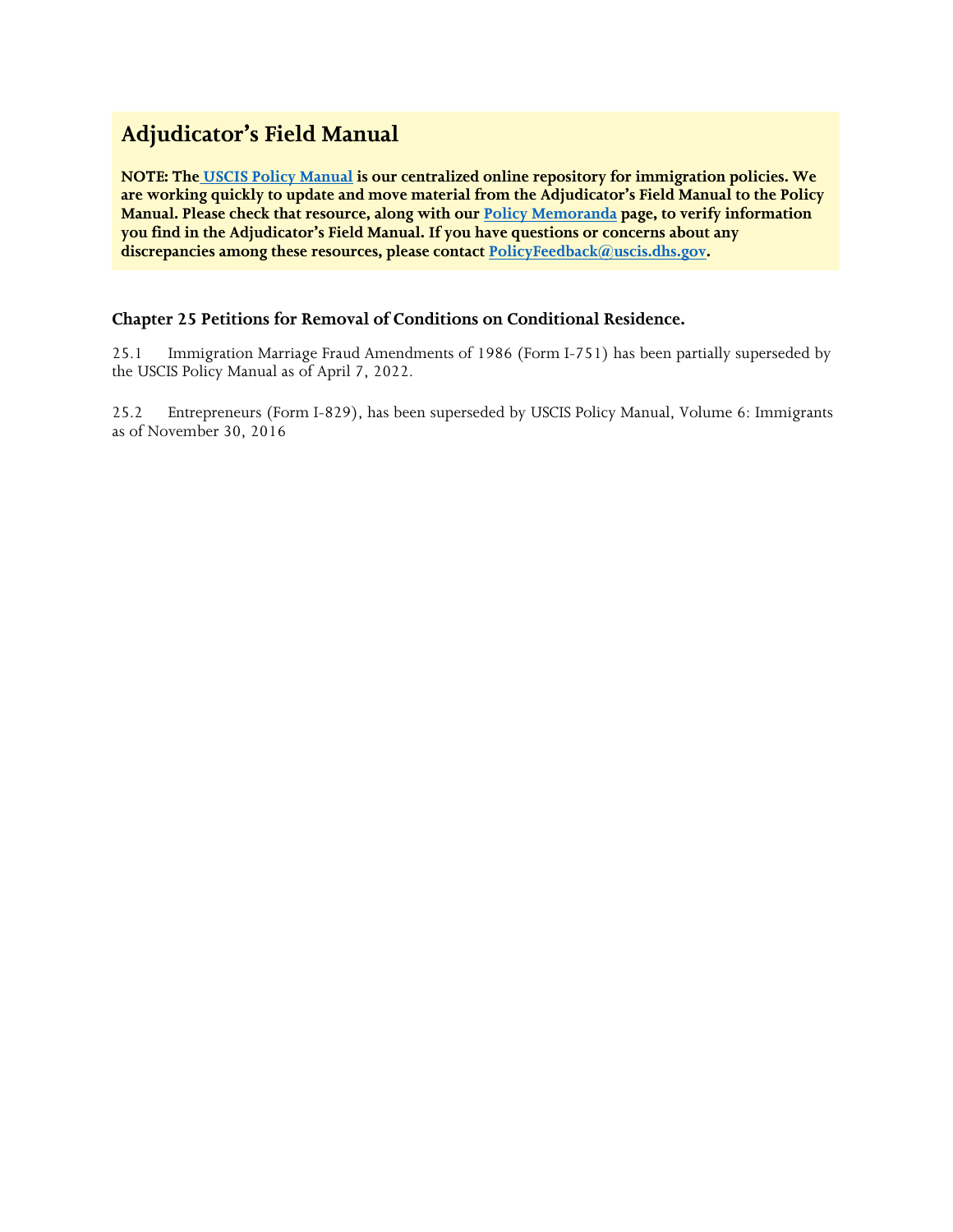## **25.1 Immigration Marriage Fraud Amendments of 1986 has been partially superseded by the USCIS Policy Manual as of April 7, 2022.**

References: Section 216 of the Act

8 CFR 216

(a) General .

The Marriage Fraud Amendments of 1986 ("IMFA") were enacted in response to a growing concern about aliens seeking permanent residence in the U.S. on the basis of marriage to a citizen or resident when either the alien acting alone, or the alien and his or her reputed spouse acting in concert, married for the sole purpose of obtaining permanent residence. Congress was particularly moved by the testimony of numerous citizens whose alien spouses had left them shortly after obtaining residence, as well as the t estimony of Service representatives concerned with "marriage for hire" schemes. Congress also acknowledged the inherent difficulties faced by the Service in determining whether the marriage is fraudulent and whether the alien intended to leave the marital union once lawful permanent residence was granted.

In response to these concerns, Congress passed IMFA, which added section 216 to the Immigration and Nationality Act. Section 216 created a conditional residence requirement for aliens who acquire permanent residence based on recent marriages. The condition being that persons subject to the provisions of IMFA were required to petition the Service two years after obtaining residence for removal of the conditional basis of the residence. Failure to do so, or denial of the removal petition, would result in the alien losing residence status and being removed from the U.S. as a deportabl e alien. Section 216 also includes a waiver provision because it recognizes that under certain circumstances (e.g., if the marriage had dissolved through no fault of the alien), the alien's loss of residence and deportation from the U.S. would be inappropriate.

The conditional residence provisions of section 216 apply to:

• Any alien who, based upon a marriage to either a citizen of the U.S. or a lawful permanent resident of the U.S., obtains permanent residence within two years of such marriage (i.e., as a spousal Immediate Relative or second preference classification); and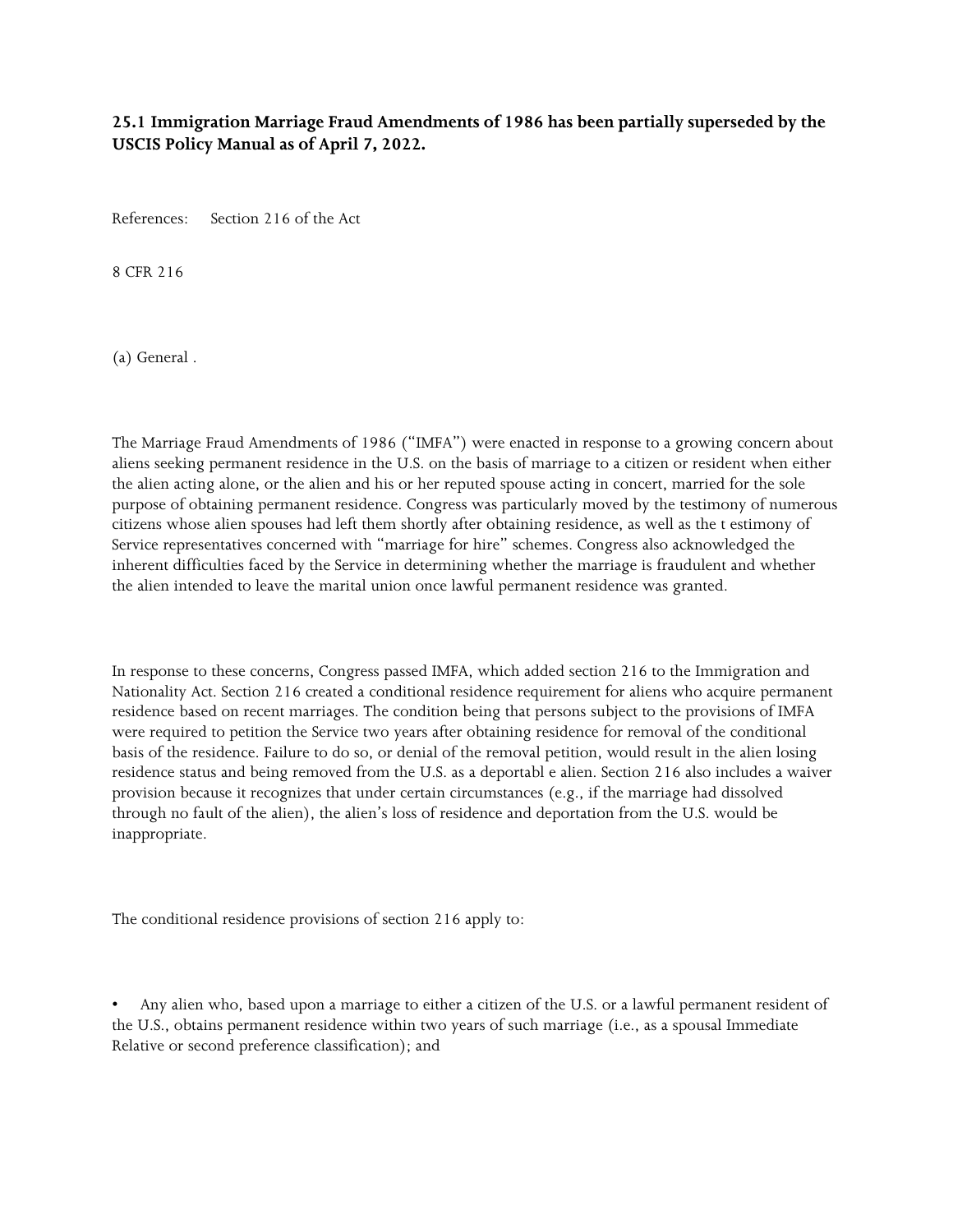• Any child of such alien who also obtains permanent residence through his or her parent's marriage within 2 years of the marriage.

Note:

Confusion can arise regarding to whom a reference is being made (especially in spousal second preference conditional residence situations due to both parties, husband and wife, being aliens). In order to clarify which party is being referred to, the alien who is subject to the IMFA conditions is known as a "conditional permanent resident," while the citizen or LPR who had filed the I-130 petition on behalf of such alien is known as the "petitioning spouse."

The section 216 provisions do not apply to:

• An alien who obtains permanent residence through a marriage which is more than two years old at the time of admission or adjustment;

• An alien who obtains permanent residence on a basis other than marriage (e.g., a woman who adjusts through an employment-based petition, even if she is married to a citizen at the time);

• An alien who (regardless of the age of the marriage at the time) obtains permanent residence as an accompanying or following to join dependent of an alien who obtains residence under:

a special immigrant classification;

a refugee or asylee classification;

a preference classification other than second preference;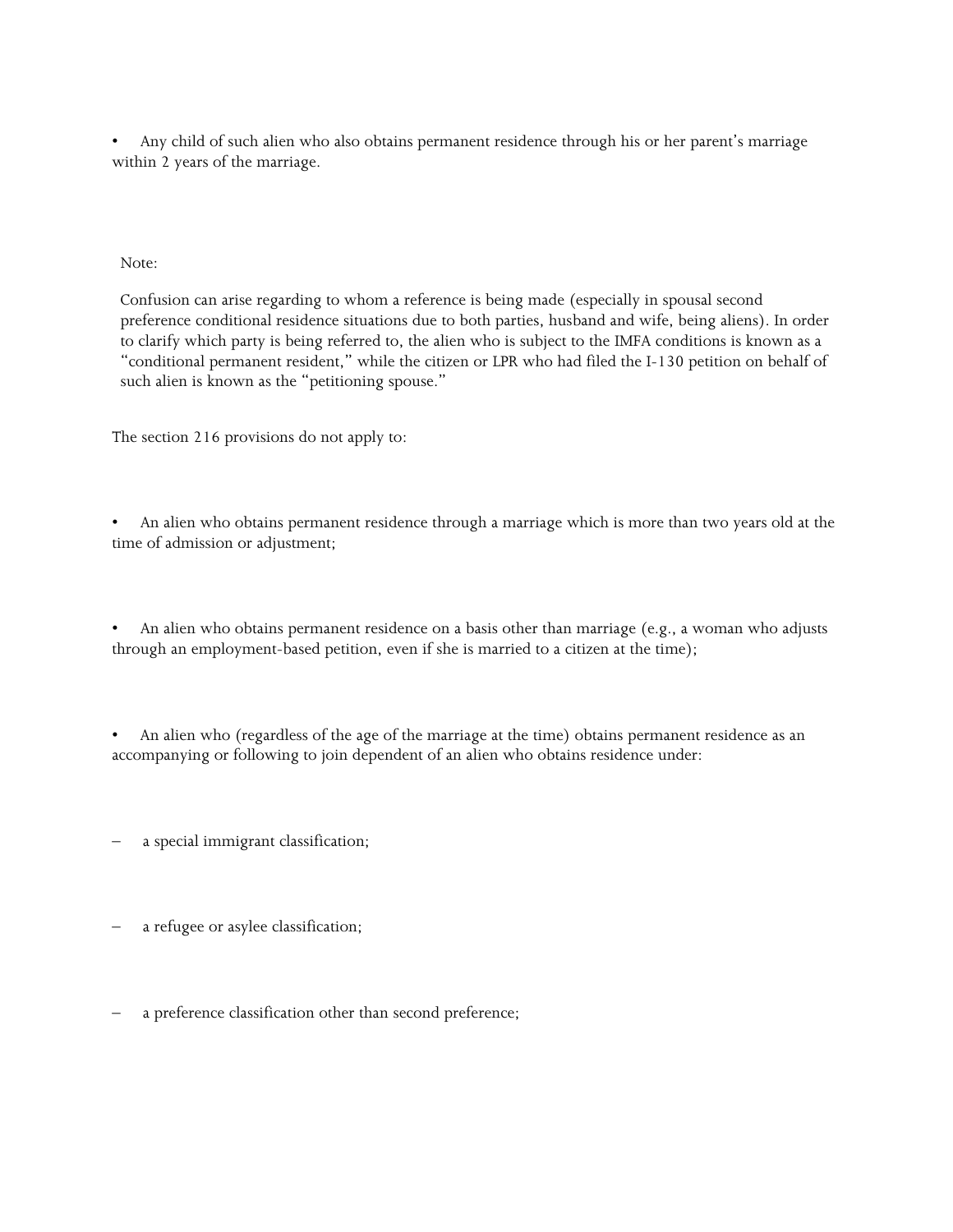– any other provision of the Immigration and Nationality Act, or any other law, which allows dependents to accompany or follow to join a principal alien.

#### Note:

It is extremely important that inspectors and adjudicators be very conscious of the date of the marriage at the time the alien is admitted or adjusted. It is not unusual for an alien to be issued a conditional resident immigrant visa by a consular officer shortly before the second anniversary, but to apply for admission after that second anniversary. Likewise, an applicant for adjustment might file a Form I-485 (or even be interviewed regarding such application) prior to the second anniversary, but not be granted adjustment until after that second anniversary. In such cases, the alien should be admitted, or adjusted, without conditions (see 8 CFR 235.11(b) regarding the authority of inspectors to amend the visa classification on an immigrant visa in such situations).

(b) Notification Requirements .

The Marriage Fraud Amendments of 1986 require that a conditional permanent resident be notified of his or her obligations under the law at specified points:

• At the time an alien acquires conditional permanent residence through admission to the U.S. with an immigrant visa or adjustment of status under section 245 of the Act, the Service shall notify the alien of the conditional basis of the alien's status. The Service will notify the alien of the requirements for removal of the conditions within the ninety days immediately preceding the second anniversary of the date the alien was granted status, and will inform the alien that failure to apply for removal of the conditions will result in automatic termination of the alien's lawful status in the U.S. This notification is done (either verbally or in writing) by the inspector or adjudicator who admits or adjusts the alien to conditional resident status .

• Approximately 90 days before the second anniversary of the date on which the alien obtained conditional permanent residence, the Service must (attempt to) notify the alien a second time of the requirement that the alien and petitioning spouse must file a petition to remove the conditional basis of the alien's lawful permanent residence. The notification will be mailed to the alien's last known address. However, failure on the part of the Service to provide notification (which can occur, for example, if the alien fails to notify the Service of a change of address) does not relieve the alien and the petitioning spouse of the requirement to file a joint petition within 90 days preceding the second anniversary date of the alien's conditional status. This notification is done on an automated basis by the Immigration Marriage Fraud Amendments System . (This system is known in some offices as IMFAS ("im-FASS") and in others as MFAS ("MAY-fiss").)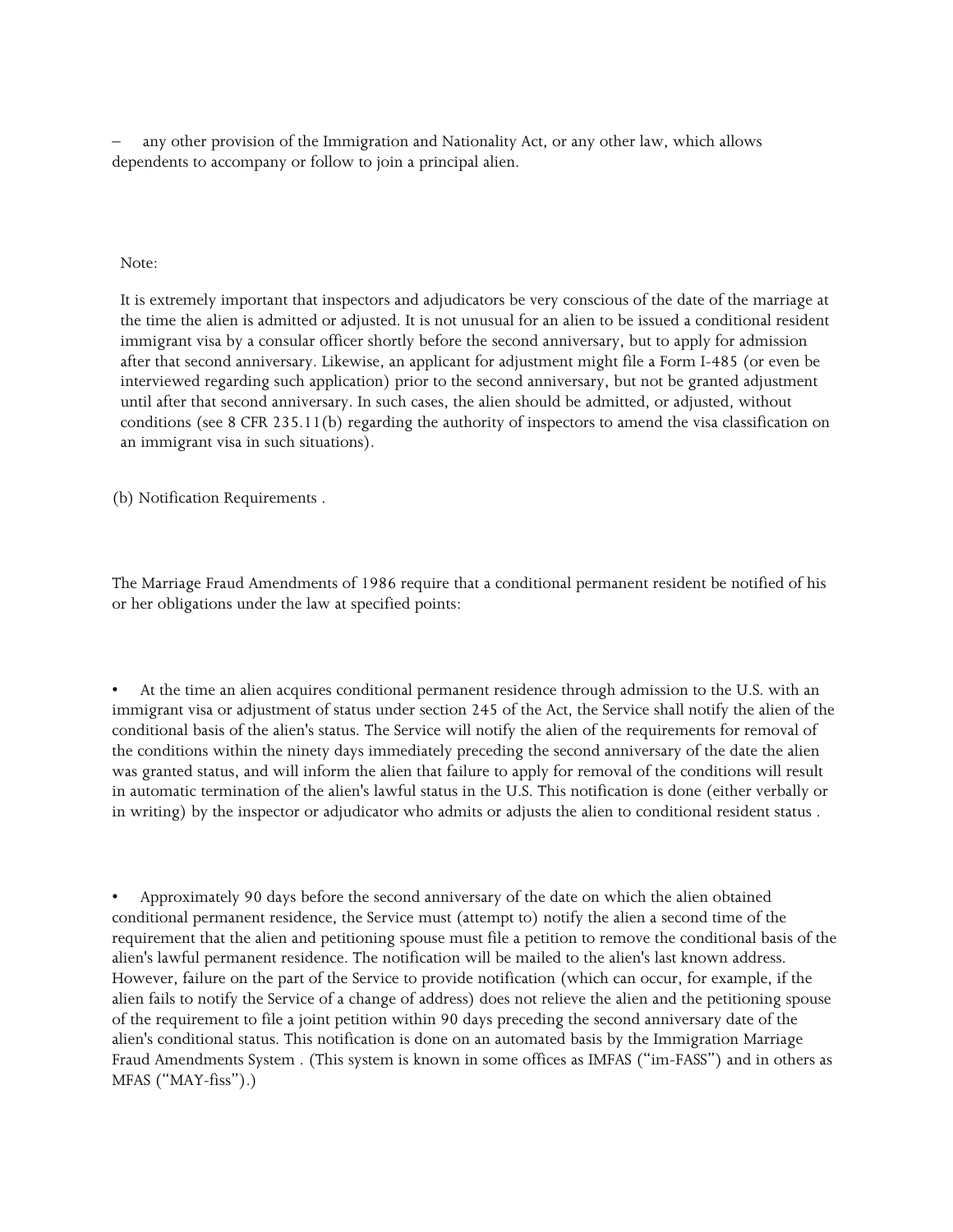(c) Filing for Removal of Conditions .

There are two vehicles through which the conditional basis of residence may be removed:

(1) Joint Petition .

Within the 90-day period immediately preceding the second anniversary date on which the alien obtained permanent residence, the alien and the petitioning spouse must file a Petition to Remove Conditions on Residence ( Form I-751 ) with the Service Center having jurisdiction over the alien's place of residence. Normally, a conditional resident child is included in the joint petition filed by his or her parent and stepparent. The joint petition must be filed within this 90-day window regardless of the amount of physical presence which the alien has accumulated in the U.S. The one exception to this rule is that if either the alien or the petitioning spouse (or both) is outside the U.S. on U.S. government orders, the filing window doe s not commence until the person(s) on orders returns to the U.S.

(2) Waiver .

The conditional permanent resident, acting alone, may apply (also on Form I-751 ) for a waiver of the requirement to file the joint petition. See 8 CFR 216.5 .The waiver may be filed at any time (i.e., before, during or after the 90-day filing window). The waiver may be sought if the joint petition cannot be filed due to:

The termination of the marriage through annulment, divorce, or the death of the petitioning spouse;

The refusal of the petitioning spouse to join in the filing of the petition;

· A conditional resident child being unable to be included in the joint petition of his or her parent (e.g., if the parent died before seeking removal of conditions);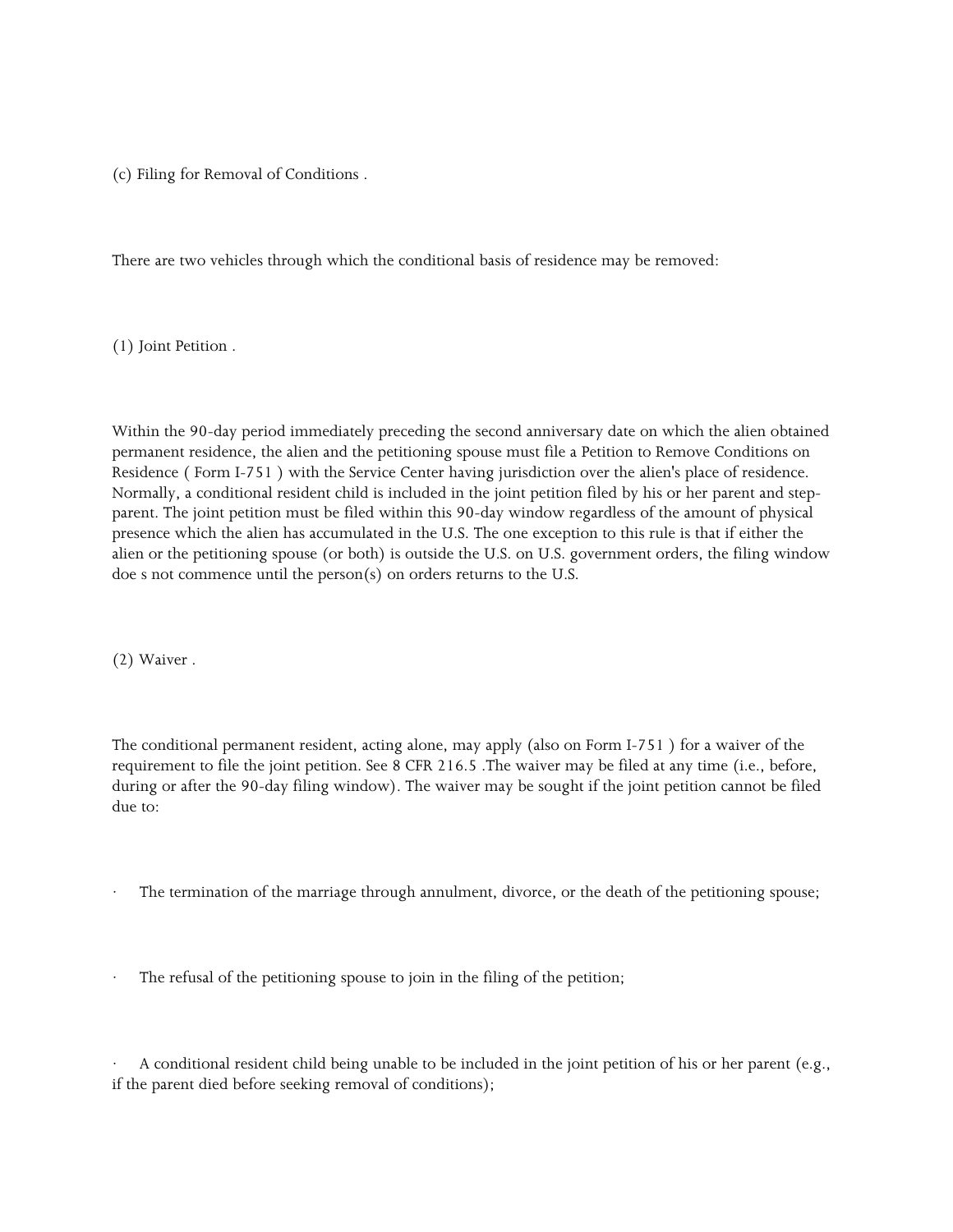The conditional resident being unable or unwilling to file the joint petition because the petitioning spouse is an abusive spouse or parent; or

Any other reason which is provided for in the Act.

Note:

The alien may cite multiple reasons for filing the waiver application. In fact, other than the battered spouse/child waiver, all reasons MUST be applied for at once. (The battered spouse/child waiver may be sought either in combination with other reasons listed on the same Form I-751 , or on a separately-filed Form I-751.)

(3) Discretionary Procedures for Petitioning Military Members and Their Dependents . [Chapter added on 09-22-2009 ]

When adjudicating a Form I-751 filed by a military member on behalf of his or her alien spouse or child, Service Center ISOs must follow the steps below:

Review every properly filed petition in chronological order by the receipt date; and

Determine whether the petition involves an active duty military member (by checking the file for military orders) before issuing a request for evidence (RFE);

Note

The evidence necessary for the issuance of an RFE in this situation includes but is not limited to the list of documents listed in the memo entitled Standalone Form I-130 and Jointly Filed Form I-751 : Discretionary Procedures for Petitioning Military Members and Their Dependents, Sept. 22, 2009. See Appendix 21-8

Review the evidence submitted to determine the nature of the member's deployment; the claimed bona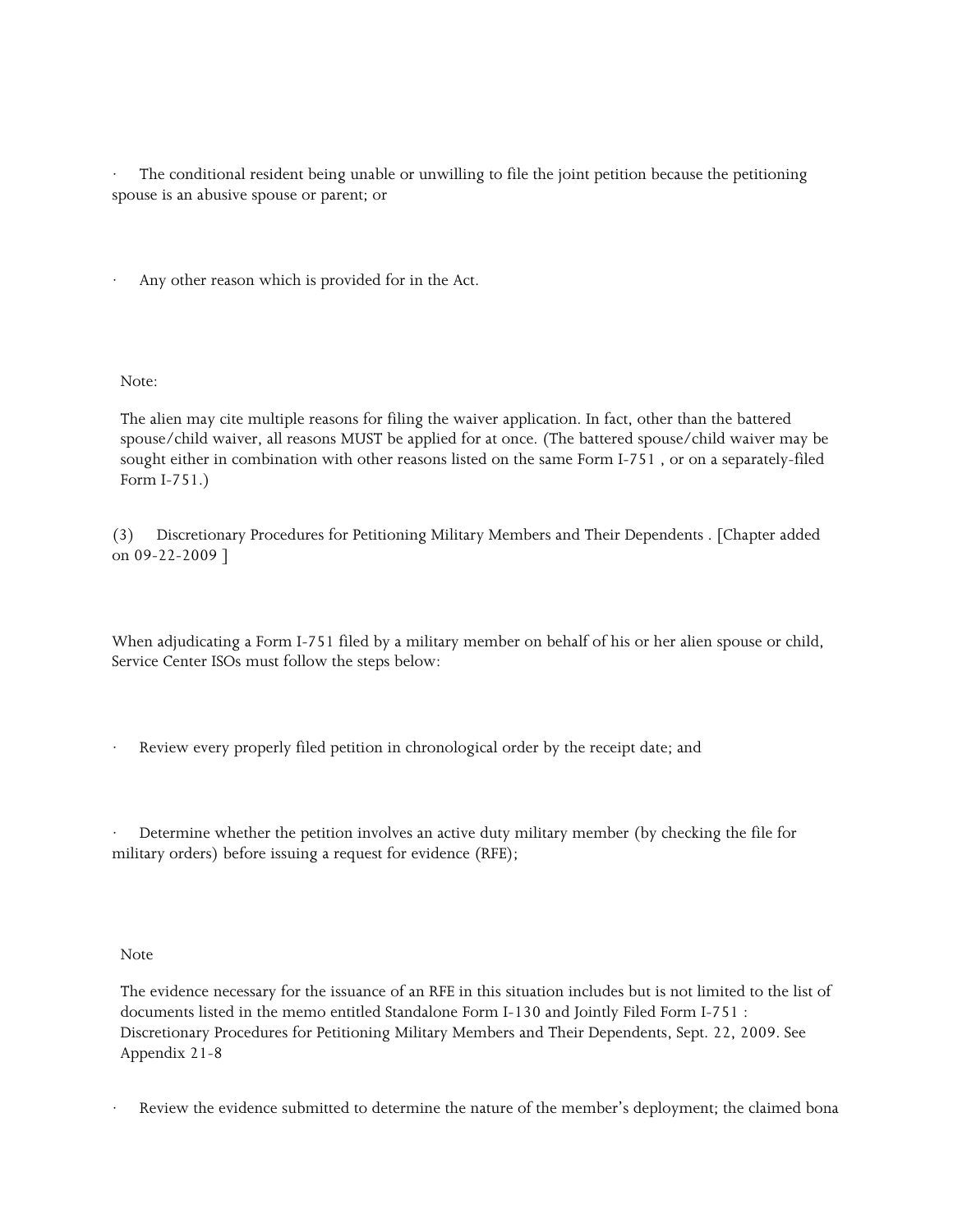fides of the marriage and relationship to any children involved. See memo entitled Standalone Form I-130 and Jointly Filed Form I-751: Discretionary Procedures for Petitioning Military Members and Their Dependents, Sept. 22, 2009. See Appendix 21-8

| If                                                                                                                        | And the ISO<br>believes                     | Then                                                                                                                                                                                                                                                                                                                                                                                   |
|---------------------------------------------------------------------------------------------------------------------------|---------------------------------------------|----------------------------------------------------------------------------------------------------------------------------------------------------------------------------------------------------------------------------------------------------------------------------------------------------------------------------------------------------------------------------------------|
| The evidence to<br>support the standalone That the I-130<br>I-130 is received and<br>all items provided are<br>sufficient | petition is<br>approvable                   | The ISO will approve standalone Form I-130 and continue the<br>normal post adjudication process                                                                                                                                                                                                                                                                                        |
| The evidence to<br>support the I-751 is<br>received and all items<br>provided are<br>sufficient                           | That the I-751<br>petition is<br>approvable | The ISO will approved the Form I-751 and continue the normal<br>post adjudication process. If there are any interfiled or concurrently<br>filed Form N-400 applications, the ISO must refer to Processing N-<br>400s Filed Under INA 328 and 329 When Applicant Fails to<br>Respond to a Request for Evidence, April 15, 2009, memorandum<br>for further guidance. See Appendix 21-10. |

(d) Ineligibility for Adjustment of Status .

Chapter 25.1(d), Ineligibility for Adjustment of Status, has been superseded by USCIS Policy Manual, Volume 7: Adjustment of Status as of November 21, 2019.

(e) Documentation .

(1) Joint Petition .

A Form I-751 being filed as a joint petition shall be accompanied by evidence that the marriage was not entered into for the purpose of evading the immigration laws of the U.S. Such evidence may include:

Documentation showing joint ownership of property;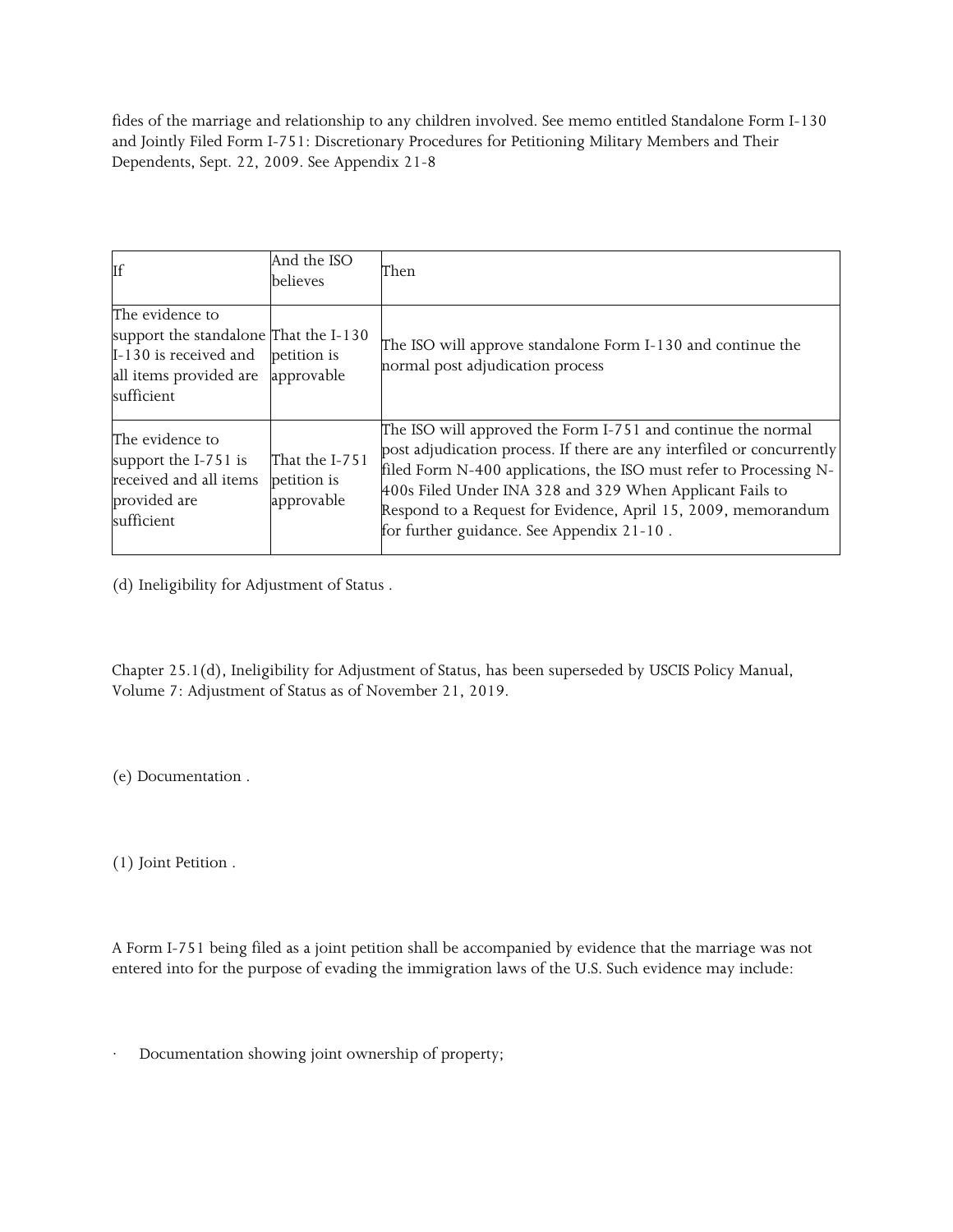- Lease showing joint tenancy of a common residence;
- Documentation showing commingling of financial resources;
- · Birth certificates of children born to the marriage;

· Affidavits of third parties having knowledge of the bona fides of the marital relationship ( Note: the affiant must be available to appear at the joint petitioners' interview if required); or

· Other documentation establishing that the marriage was not entered into in order to evade the immigration laws of the U.S.

(2) Waiver .

A Form I-751 being filed as a waiver application shall be accompanied by:

Evidence to establish the facts of the case on which the alien is seeking the waiver; and

Evidence that the marriage was not entered into for the purpose of evading the immigration laws of the U.S., as described in paragraph (1), if the marriage was not entered into for such purposes. However, be aware that the extreme hardship waiver provision does not require that the applicant establish that the marriage was entered into in good faith.

(f) Termination of Status for Failure to File .

Failure to properly file Form I-751 within the 90-day period immediately preceding the second anniversary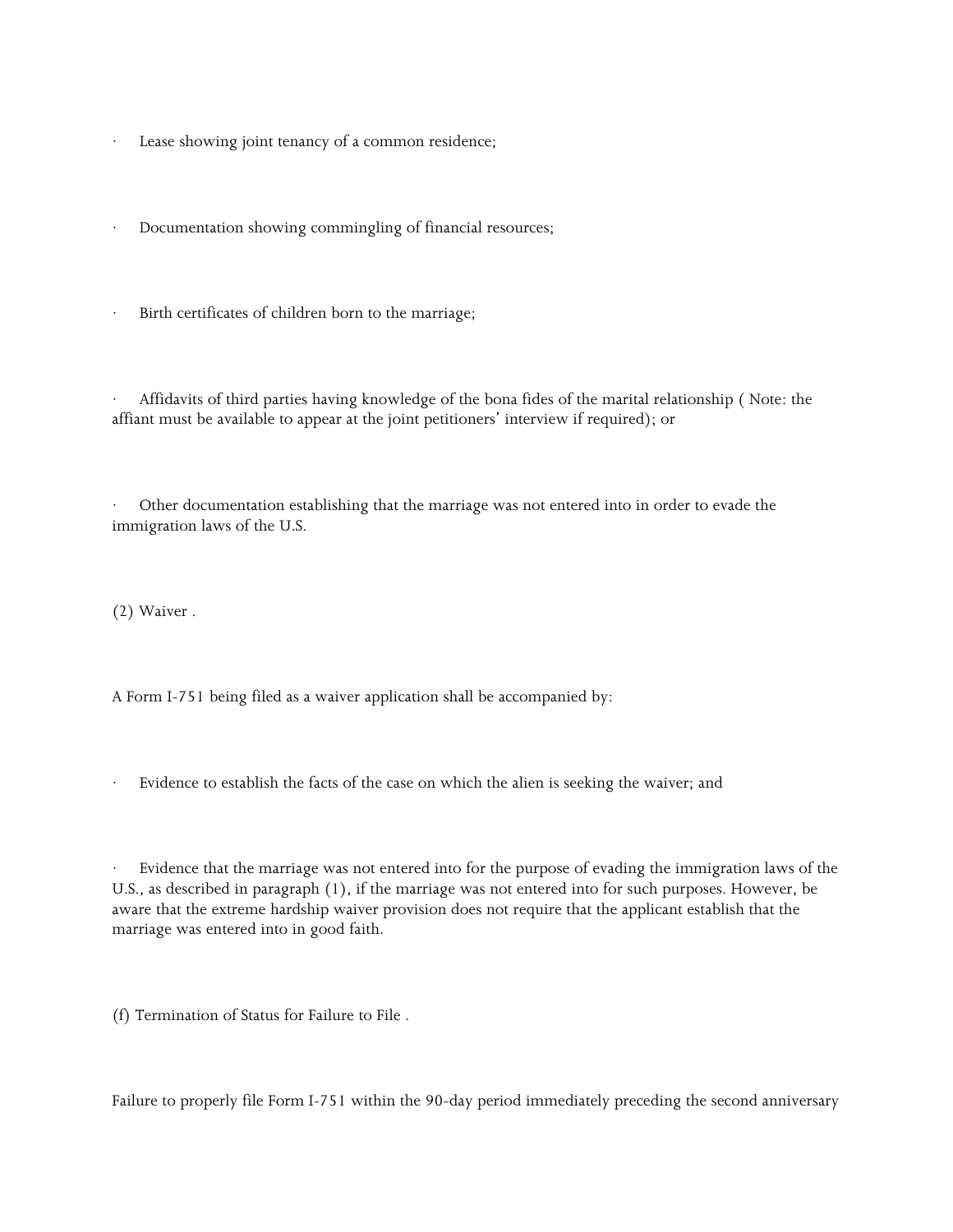of the date on which the alien obtained lawful permanent residence on a conditional basis shall result in the automatic termination of the alien's permanent residence status and the initiation of proceedings to remove the alien from the U.S. Form I-751 may be filed after the expiration of the 90-day period only if the alien establishes to the satisfaction of the director, in writing, that there was good cause for the failure to file with in the required time period.

(g) Adjudication of Form I-751. [Section (g) updated December 10, 2018]

(1) Interviews.

Chapter 25.1(g)(1), Interviews, has been superseded by USCIS Policy Manual, Volume 6: Immigrants as of April 7, 2022.

(2) Special Cases.

(A) Overseas Holds .

(i) Petitioner and/or Spouse Live Outside the United States.

If the petitioner and/or spouse live outside the United States, the case is held for a reasonable amount of time until the return of the petitioner and/or spouse to the United States, and they are able to provide a U.S. address. USCIS will resume processing of the Form I-751 if the conditional permanent resident notifies USCIS that he/she has returned to the United States.

(ii) Petitioner and/or Spouse Live Outside the United States Pursuant to Military or Federal Government Orders.

Form I-751s filed by conditional permanent residents who are currently overseas under military or Federal Government orders and who have valid APO/FPO addresses are not automatically placed on an "overseas hold," because a Permanent Resident Card (also referred to as "Green Card" or an I-551 card) can be issued and sent to an APO/FPO address if these I-751s are approved. Instead, the officer will review the Form I-751 and supporting documentation filed by the conditional permanent resident and his or her spouse to determine whether to waive the interview requirement in accordance with the guidance outlined in section  $(g)(1).$ 

(B) Improperly Classified.

These are cases where the conditional permanent resident was incorrectly classified when he or she became a permanent resident (generally because the inspecting or adjudicating officer failed to notice that the alien had been married for at least two years at the time he or she was admitted to the United States as a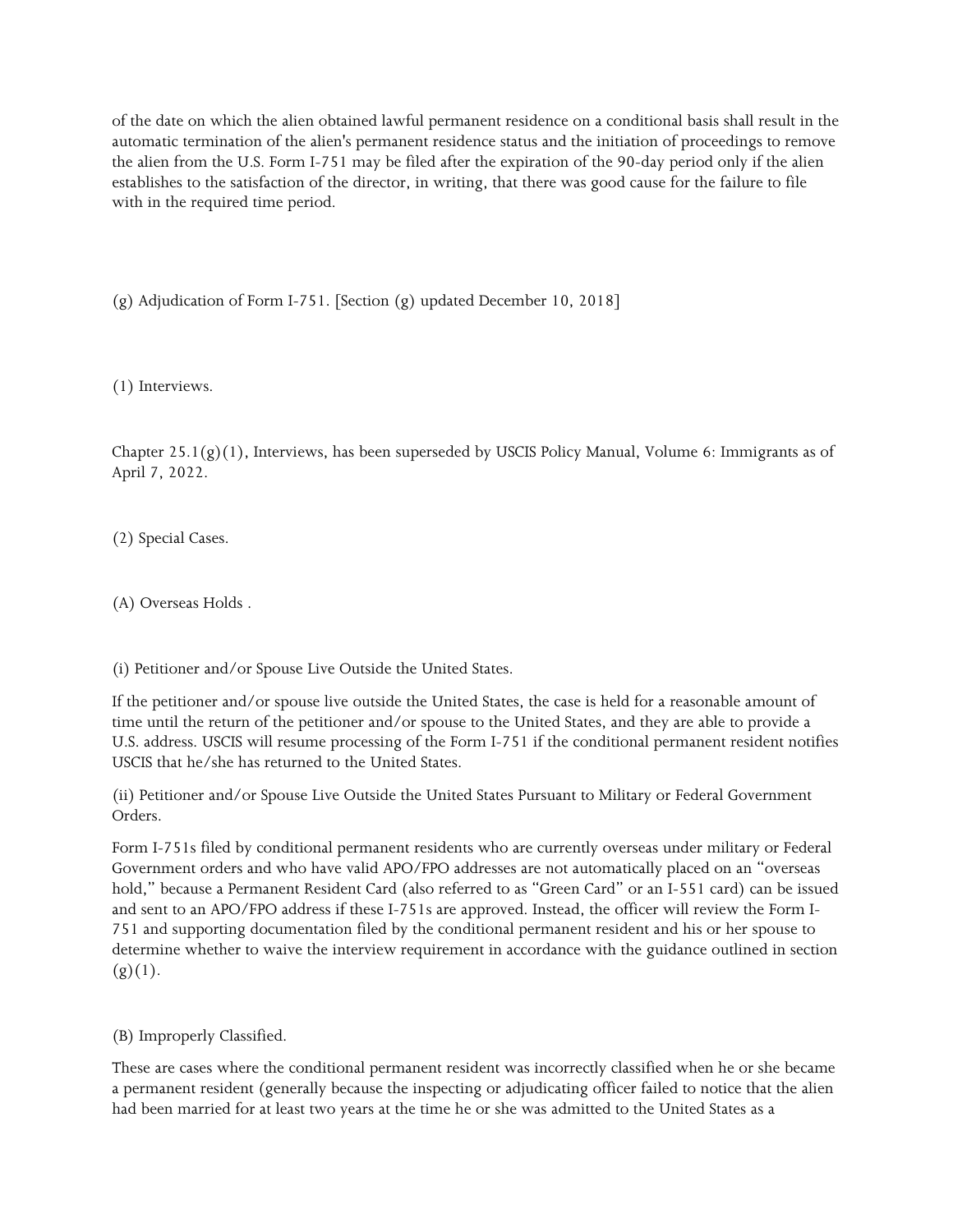permanent resident or adjusted his or her status to that of a permanent resident). When an officer determines that the alien was improperly classified as a conditional permanent resident, the officer should follow appropriate procedures to notify the conditional permanent resident of the misclassification.

(3) Inability of Child to Be Included in Joint Petition

As a matter of administrative convenience, the regulations allow a conditional resident child who is unable to be included in his/her parents' joint petition to file an separate Form I-751 . (This could also be thought of as a hardship issue since otherwise the child would be separated from his or her parent, but the child filing such petition need not document extreme hardship.) Circumstances under which this situation might arise include:

A child whose conditional resident parent has died;

· A child who entered the U.S. more than 90 days after his conditional resident parent and therefore does not have sufficient residence in the U.S. to qualify for removal of conditions on the joint petition (but verify that the parent and step-parent's joint petition has been granted before approving the child's petition); and

Any other circumstances whereby in the determination of the director, the child is prevented from being included in the joint petition of his or her parent and step-parent through no fault of the child or his or her parents.

In adjudicating the separate petition of a child, you must be satisfied that the conditional residence status was not obtained through fraud and that the petition's approval would not further a fraud scheme. For example, you would not approve a separate petition filed by a child which would enable an otherwise ineligible parent (who obtained conditional status through a questionable marriage) to make a stronger case for an extreme hardship waiver.

(h) Waiver of Joint Filing .

These are cases where the petitioner and the spouse do not file a joint petition. They are usually filed because the petitioner and spouse are divorced, or the petitioner (child of the conditional spouse) could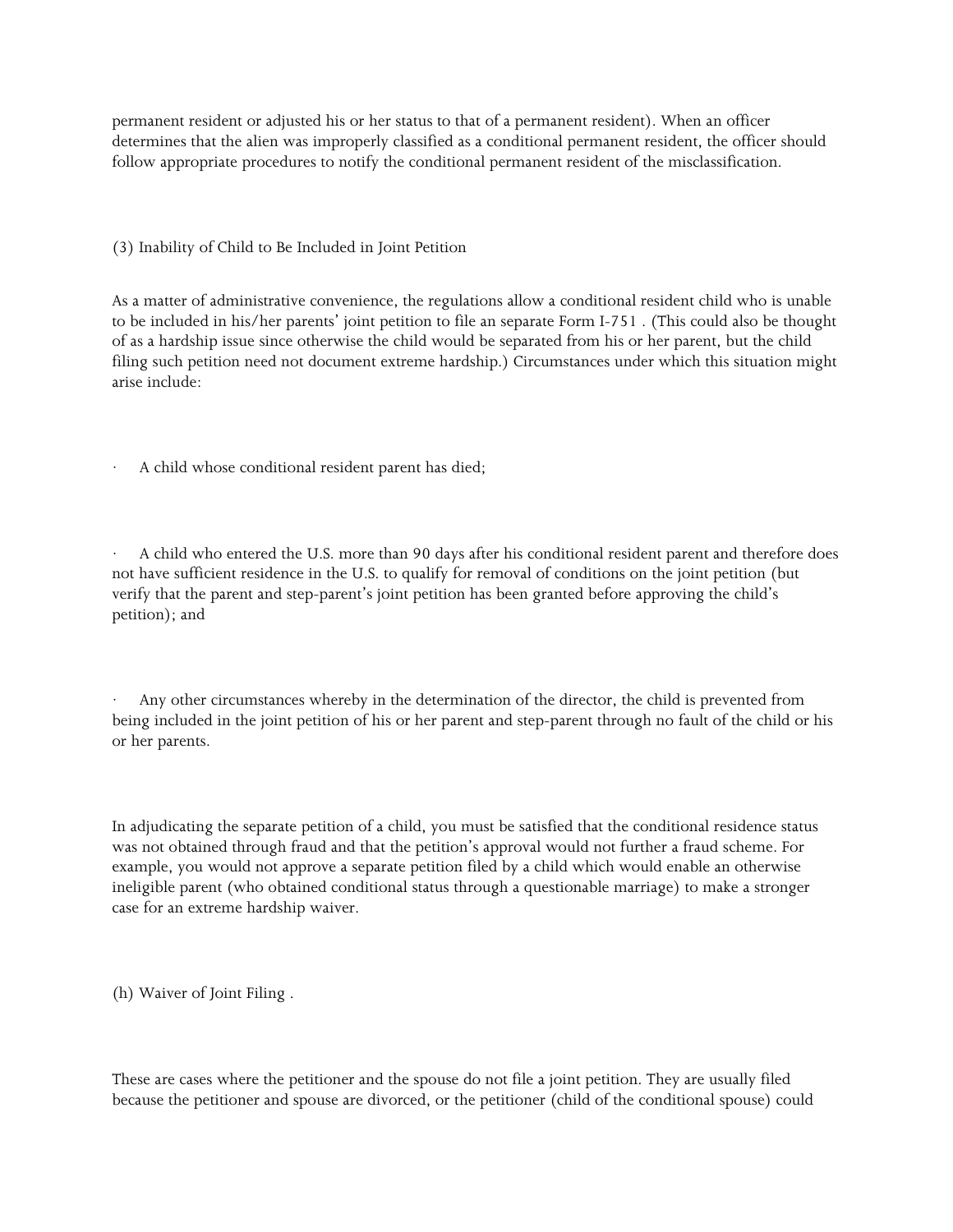not enter or follow to join the conditional spouse. The documentation to be submitted, and the factors to be determined in the adjudication process, depend on the type of waiver being sought. Section  $216(c)(4)$ of the Act allows an alien to file a waiver application under one (or more) of three circumstances: extreme hardship (section  $216(c)(4)(A)$ ), good faith and not at fault (section  $216(c)(4)(B)$ ), and battering or extreme cruelty (section  $216(c)(4)(C)$ ). Note: Although section  $216(c)(4)$  is entitled "Hardship Waiver", only waivers under paragraph (A) require that the applicant establish a level of hardship; waivers under the other two paragraphs depend on other issues.

(1) Extreme Hardship .

The waiver applicant must establish that extreme hardship would result if he or she is removed from the U.S . Some important things to remember when adjudicating a waiver filed on this basis are:

There is no requirement that the applicant establish that the marriage had been entered into in good faith. However, indications that the marriage had been in bad faith may be considered when weighing the discretionary factors.

Whether the alien has already suffered hardship during or prior to his or her status as a conditional resident is irrelevant. Only extreme hardship which would result from deportation (presumably to the alien's home country) is pertinent. The statute is prospective, not retrospective, in this regard. However, in some situations hardship already experienced can have a bearing on hardship which an alien might expect to experience if he or she is removed. For example, in some countries, a woman who has been di vorced may suffer extreme isolation ("shunning") in her home country or culture which rises to the level of persecution. While such conditions may be rare, they are definitely not non-existent.

Because the adjudication of a waiver application is a matter of discretion, factors which are not directly related to the marriage fraud provisions may be taken into account. However, only the most significant negative factors would justify denial of an application where the applicant has sufficiently established that he or she would be subjected to extreme hardship if deported. As with any adjudication proceeding, the applicant bears the burden of proof to establish eligibility for the benefit sought.

(2) Good Faith, Not at Fault .

Despite the best intentions, marriages do not always work out, and sometimes even bona fide marriages fall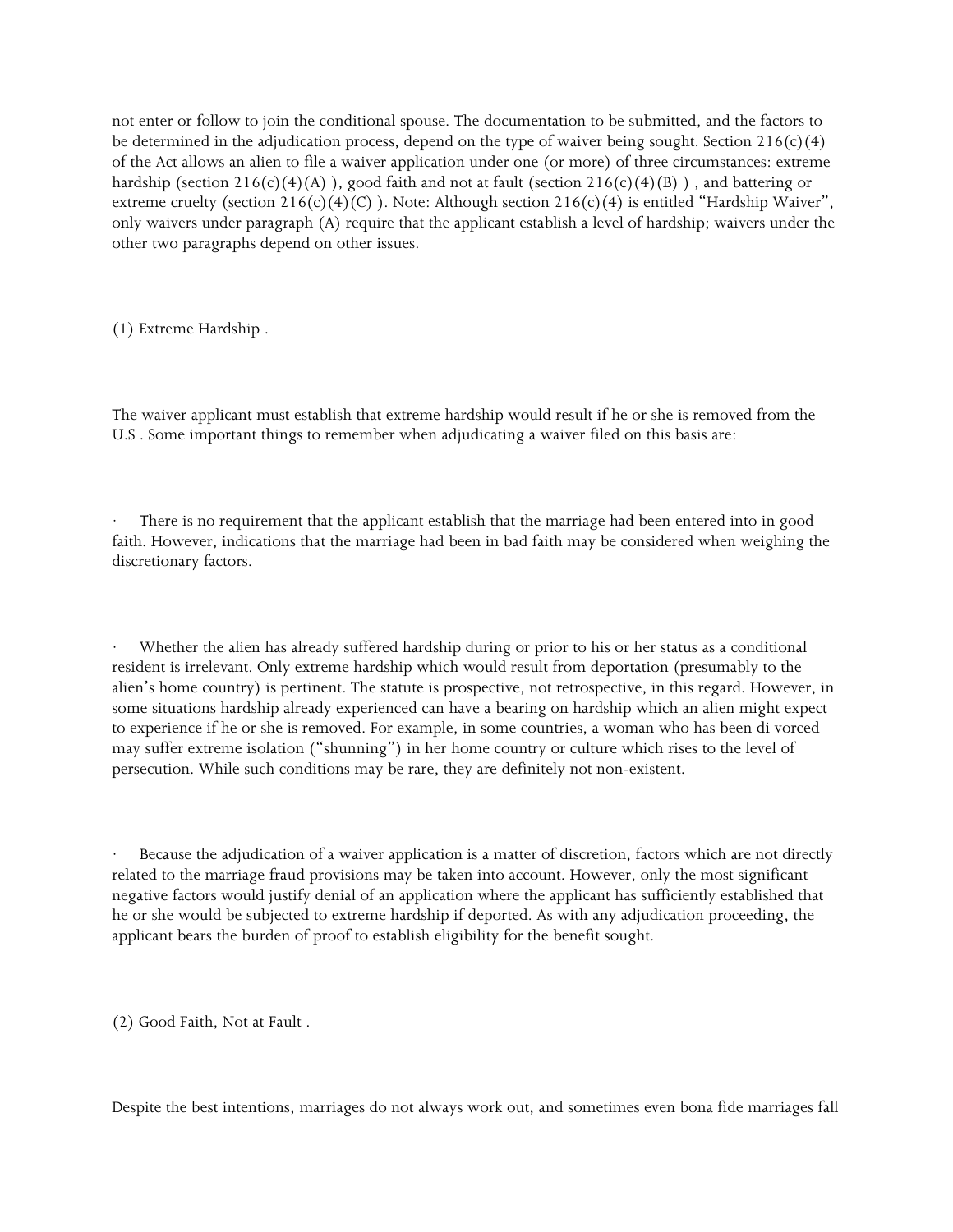apart in less than 2 years. IMFA was not meant to be a tool to be used against unlucky or unlikely marriages; it was meant to be a tool against fraud. Accordingly, IMFA provides for a waiver if the alien can establish that he or she entered the marriage in good faith and he or she was not at fault in failing to meet the IMFA requirements. Things to consider when adjudicating this type of waiver include :

Weight is not given to who filed the divorce. (Initially, the statute required that the alien had to be the moving party in the proceedings to terminate the marriage (i.e., that the alien had terminated the marriage for "good cause"). This occasionally resulted in what became known as "the race to the courthouse." Since the issue was meant to center on whether the alien had good faith when immigrating, not on whose attorney could file for divorce faster, this requirement was dropped.)

It does not matter if the conditional resident's spouse entered the marriage in good faith, only the intent of the conditional resident him or herself is relevant. Interviewing the conditional resident's former spouse (either in response to a call-in letter, a field examination or a referral to Investigations) may provide relevant and valuable information on the alien's intent, or it may only result in a spiteful diatribe. Adjudicators should always be aware of the source and motivation of information provi ded. Also, when interviewing a former spouse, always be extremely careful not to divulge any information (such as the alien's current location) which could result in the alien being subjected to abuse or battering.

In determining good faith, it is usually helpful to look at the actions of the parties following immigration to the U.S. The same clues which can be useful in an ongoing marriage (e.g., did they establish joint bank account, were health insurance issues coordinated, etc.) are valuable indications of a fraudulent marriage. Perhaps assets which were commingled at the beginning of the marriage would have just been divided at the end. Reviewing the property settlement, which usually accompanies the divorce decr ee, may provide valuable information.

The statute requires that the alien establish that he or she "was not at fault in failing to meet the requirements" for filing a joint petition for removal of conditions. This should not be read as requiring that the alien's divorce decree finds his or her spouse to have been at fault, nor does it require that the divorce was obtained on a no-fault basis. You still might determine that the alien was wholly or partly responsible for not meeting the joint petitioning requirements. Likewise, a divorce decree s tating that the alien was "at fault" (with regards to the breakup of the marriage) does not preclude you from independently determining that he or she was not at fault, at least with regard to the requirements of the immigration law.

As the adjudicator, you must make your own determination on this issue. While the language of the divorce decree may provide useful information on the reasons why the marriage was terminated (and therefore why a joint petition was not possible), and may even significantly increase the alien's burden of proof, the decision on whether to grant the waiver belongs to the Service, not to the divorce court judge.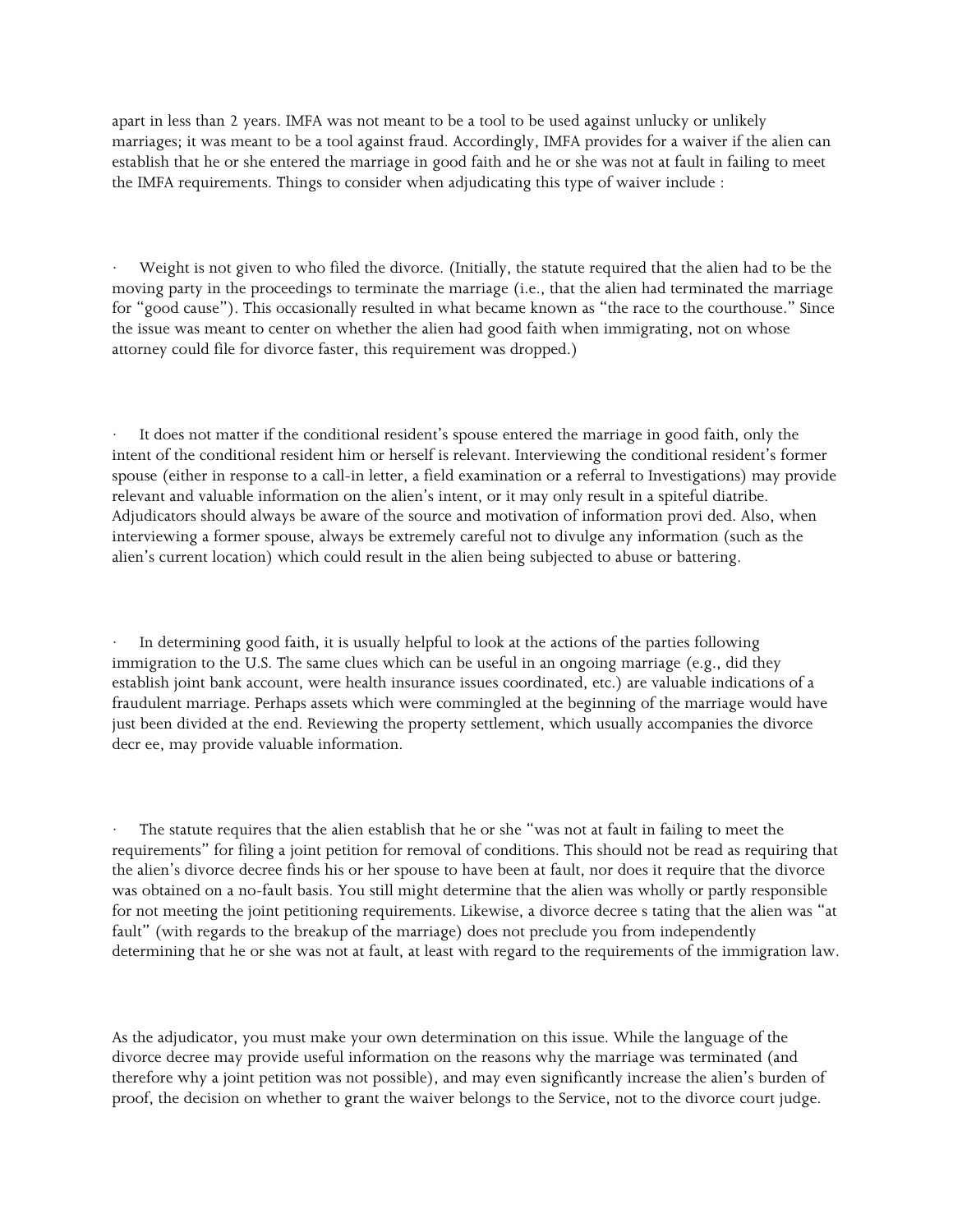Remember that in the worst marriage fraud cases, the parties to the fraud would agree in advance that the alien would file for divorce and that the petitioning spouse would accept fault for the breakdown of the marriage.

The statute uses the phrase "has been terminated" when talking about the marriage. As such, an alien whose conditional resident status is approaching the 2-year anniversary of the grant of such status, but who is unable to file a joint petition to remove the conditions because divorce or annulment proceedings have commenced, may not apply for a waiver of the joint filing requirement based on the "good faith" exception. If an alien's conditional resident status is terminated because he or she could not timely file a Form I-751 , and he or she is placed in removal proceedings, then he or she may request a continuance from the immigration judge to allow for the finalization of the divorce or annulment proceedings. It is noted that the conditional resident whose status has been terminated should be issued a temporary I-551 during the pendency of his or her case before the immigration judge (see Genco Opinion 96-12).

(3) Battering or Extreme Cruelty.

The original IMFA (as enacted in 1986) did not contain a separate waiver provision for victims of battering or extreme cruelty. Although in most cases, such victims could easily qualify for either of the two waiver provisions, Congress found that there was a need to spell out that victims of such treatment are entitled to special consideration under the law. As a result, section 216 of the Act was amended by section 701 of the Immigration Act of 1990 to add this waiver. It is important that in adjudicating such waiver applications INS officers are aware of and in accord with the views of Congress in passing this legislation. Other issues to bear in mind when adjudicating a battering or extreme cruelty waiver include:

Persons who have been subjected to such treatment may have difficulty in discussing their experiences. While it is almost always necessary to discuss the abusive events with the applicant, such discussions should be carried on in a professional manner which does not further abuse the applicant by forcing him or her to unnecessarily re-live abusive episodes.

Police reports and hospital records can be key documents in establishing that battering or extreme cruelty existed, but not all cases of abuse contain these items. Officers must be prepared to accept and evaluate other, less traditional, forms of documentation. Conversely, in the worst marriage fraud cases it is not unheard of for evidence of abuse or battering to be fabricated (someone who is willing to commit marriage fraud would not be unwilling to file a false police report).

(i) Interview at the Field Office. [Section (i) updated December 10, 2018]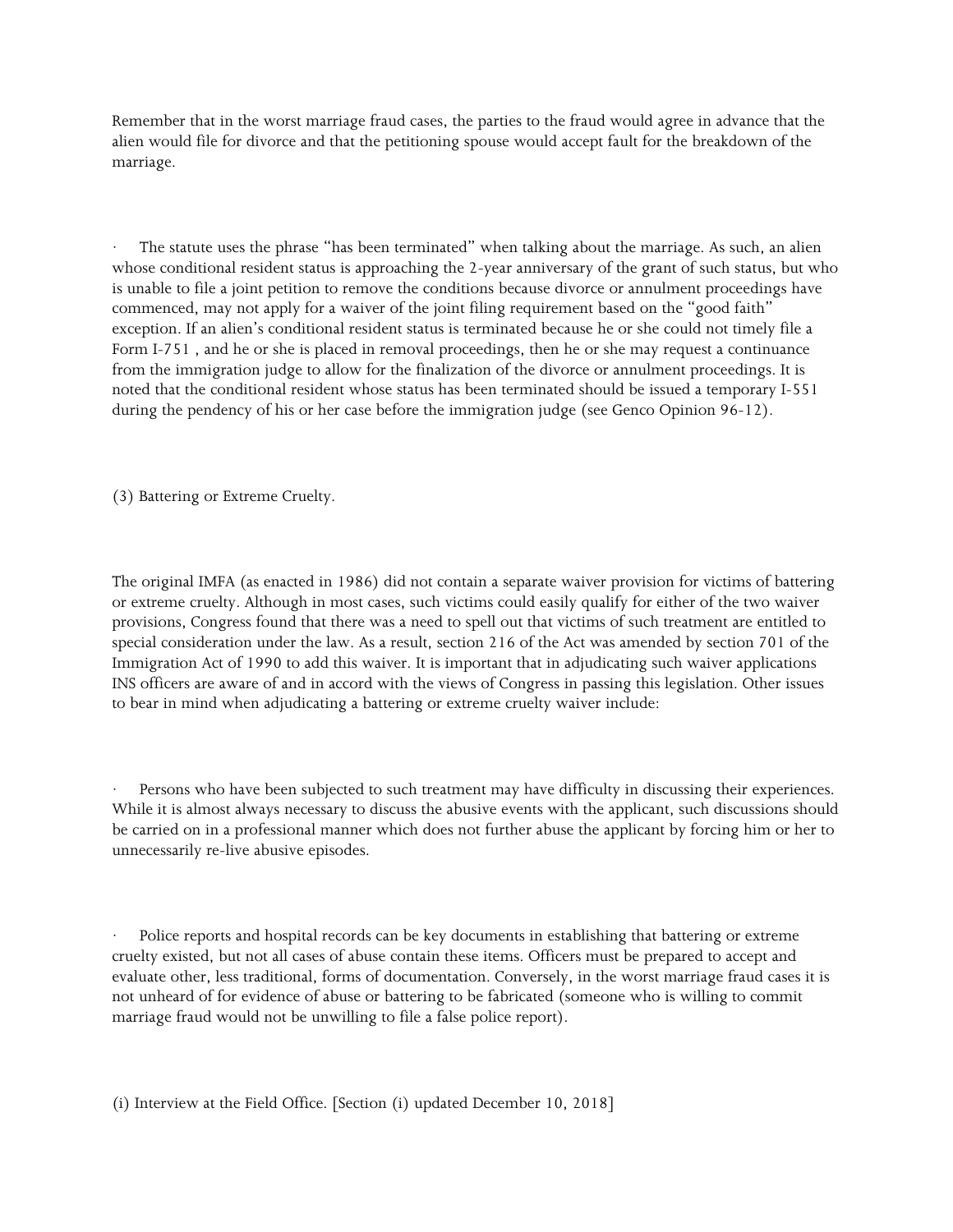Chapter 25.1(i), Interview at the Field Office, has been superseded by USCIS Policy Manual, Volume 6: Immigrants as of April 7, 2022.

(1) Joint Petition .

An interview based on a joint petition is used to determine the bona fides of the marriage. As such, it is quite similar to an interview conducted in relation to a pending I-130 petition or a (marriage-based) adjustment application. (See Chapter 21.3 and Chapter 23 of this field manual, resp. General interview techniques and procedures are also discussed in Chapter 15 of this field manual.)

It is important to remember that the only issues being resolved through the I-751 interview process are those relating to the bona fides of the marriage and the removal of conditions. Should any other issues arise, they must be dealt with outside the I-751 interview and adjudication process. (Since there is no discretionary authority to be exercised when adjudicating a joint petition, the other factors have no bearing on the case at hand.) For example, if during an I-751 interview you determine that you have no doubts about the bona fides of the marriage but also determine that the conditional resident had been arrested and convicted for a crime involving moral turpitude, you could not deny the Form I-751 joint petition on that basis. Instead, you would have to either initiate rescission proceedings under section [246 o](https://www.uscis.gov/ilink/docView/SLB/HTML/SLB/0-0-0-1/0-0-0-29/0-0-0-7981.html#0-0-0-278)f the Act (see [Chapter 26 o](https://www.uscis.gov/ilink/docView/AFM/HTML/AFM/0-0-0-1/0-0-0-12524.html#0-0-0-473)f this field manual) or refer the case to Investigations for initiation of removal proceedings (depending on when the arrest and conviction occurred).

(2) Waiver of Joint Petitioning Requirement .

When interviewing an applicant for a joint waiver, remember that he or she may have suffered an extreme hardship, may be uncomfortable about the dissolution of his or her marriage, may even have been the victim of spousal (or parental) abuse (otherwise he or she should not have filed the waiver application). While you are required to conduct a thorough interview to uncover the facts of the case, you should do so in a professional manner which avoids unnecessary discomfort or embarrassment to th e alien.

In determining whether extreme hardship exists or existed, be aware that the statute only allows factors and circumstances which occurred or arose during the time when the alien was a conditional permanent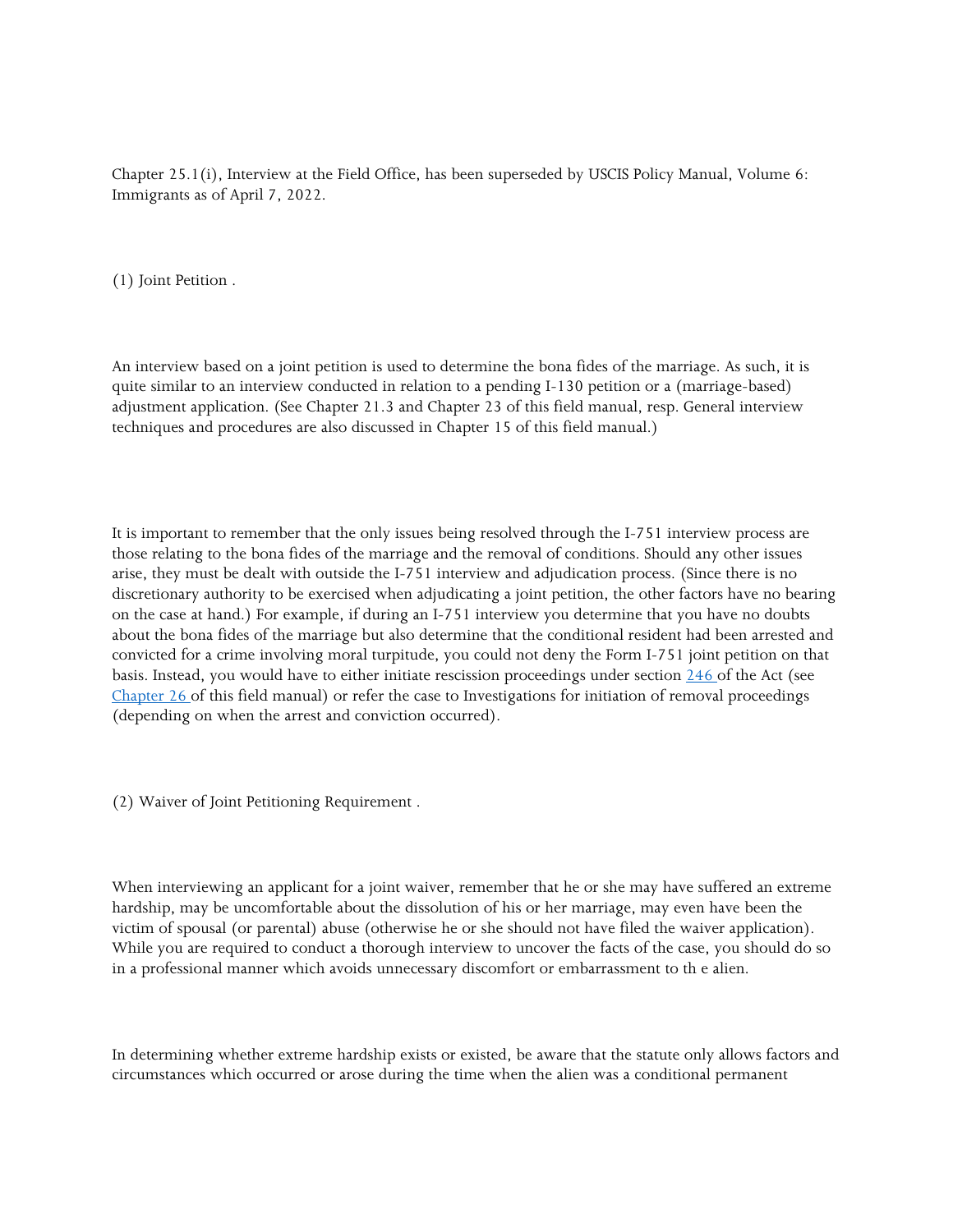resident. Factors arising, or events occurring, outside of that time period should not be considered (unless they can be tied to related events which happened during such time period).

Normally, an alien will only seek a waiver on one of the grounds set forth in section  $216(c)(4)$  of the Act. However, on occasion an alien may claim to be eligible for a waiver on more than one ground. If so, the applicant must indicate all applicable waivers on the Form I-751 , with the exception of the spousal/parental abuse waiver (which may be sought either on the same application or on a separate application). Your interview must cover all of the grounds for which waiver eligibility is claimed. If you find that the alien is not eligible under each of the grounds claimed, the waiver application must be denied.

#### Note

While the applicant is required to state all grounds on the one application (with the exception of the spousal/parental abuse waiver), the failure to do so at the time of filing may be cured by amending the form at the time of interview, if the interviewing officer determines that a different waiver ground is more applicable. Likewise, if after the application has been denied it is determined that the alien would have had a better claim based on a ground other than the one(s) claimed, the applicant may file a motion to reopen the proceedings and amend the application. The Service would then have to decide whether there is sufficient justification for reopening the proceeding and (if so) render a new decision on the merits of the reopened case.

Unlike joint petition proceedings, the statute on IMFA waiver proceedings grants the Attorney General discretionary authority. Accordingly, if significant negative factors are discovered during the waiver interview (such as the alien having a criminal record) which outweigh the positive factors, they can be used to deny the waiver application.

(j) Post-adjudication Actions .

(1) Approval .

If the Form I-751 is approved, the alien is notified of the approval (which may be by the CLAIMS system if the approval is done at a service center, in person if the approval is done during the interview at a local office, or by letter if it is done by a local office at a later date). The alien is also either processed for a new Form I-551 or (if the approval is not done at the interview) instructed on how to be processed for a new I-551. Do not forget that an approval of a Form I-751 joint petition or waiver application al so applies to any conditional resident children who are included on the form and are eligible for removal of conditions. (But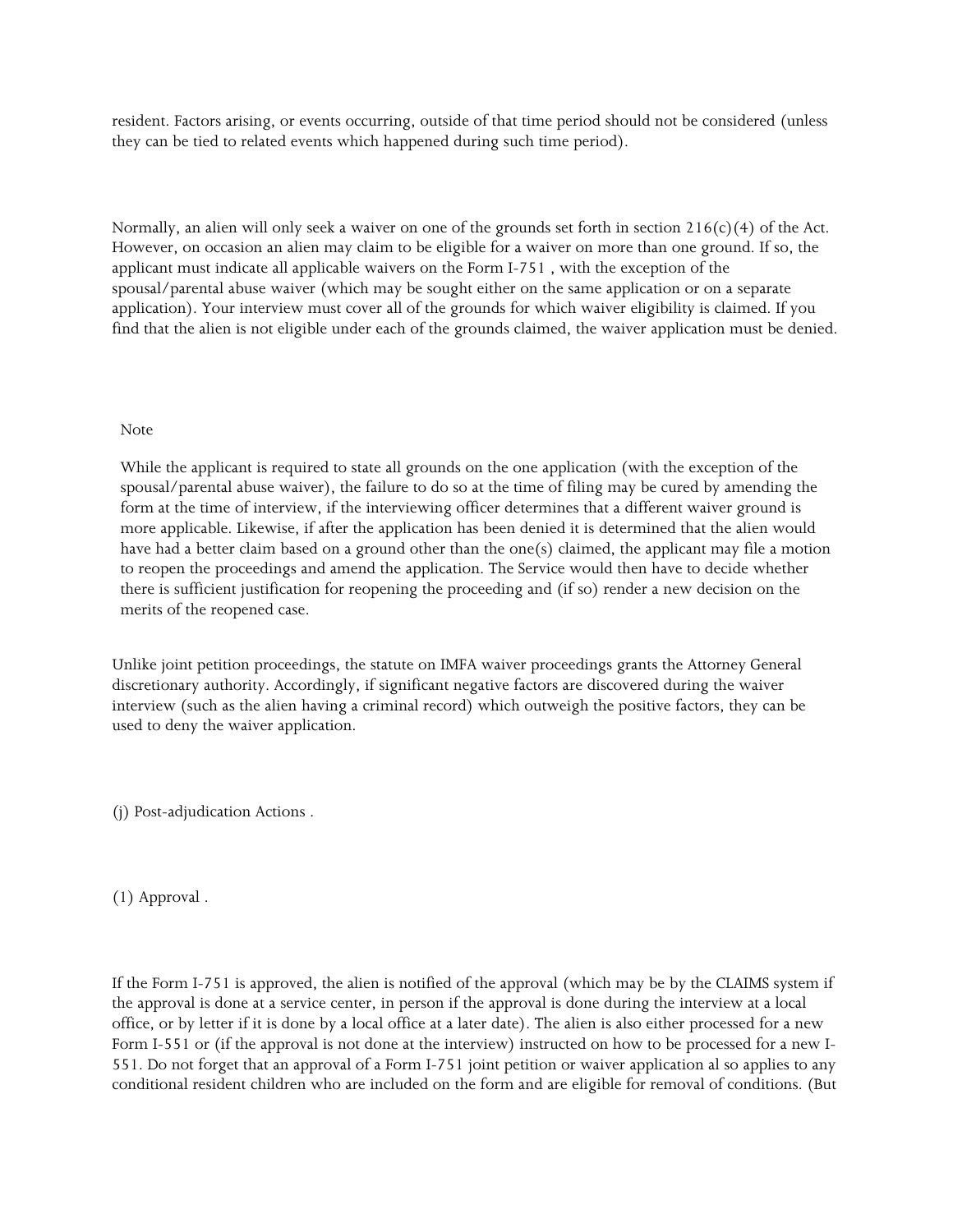not to a child who has not acquired at least 21 months of residence; that child would have to file a separate I-751 at a later date under the regulatory waiver provision.)

(2) Denial .

There is no appeal from the denial of a Form I-751 filed as either a joint petition or a waiver application. Instead, the alien is placed in removal proceedings where he or she may renew the petition or application before the immigration judge. Do not forget that an approval of a Form I-751 joint petition or waiver application also applies to any conditional resident children who are included on the form and are eligible for removal of conditions.

(k) Naturalization Issues Relating to Conditional Residence . [Chapter 25.1 updated 08-04-2009]

Generally, before approving a naturalization application filed by a conditional permanent resident, the adjudicator should ensure that the applicant has met all of the applicable requirements of section 216 of the Act as evidenced by an approved Form I-751 .

#### Note:

There are special circumstances to consider in cases involving conditional permanent residents applying for naturalization under section  $319(b)$  of the Act. See guidance provided in AFM Chapter 25.1(k)(2).

Additionally, any conditional permanent resident who is otherwise eligible for naturalization under section 329 of the Act (based on military service), and who is not required to be lawfully admitted to the United States for permanent residence as provided for in section 329 of the Act, is exempt from all of the requirements of section 216 of the Act. This is because section 329 does not require certain otherwise eligible applicants to have a lawful admission for permanent residence in order to qualify. See section 329 of the Act. Therefore, these applicants are not required to have an approved Form I-751 before their Form N-400 s are approved.

(1) Treatment of Period under Conditional Status for Purposes of Naturalization .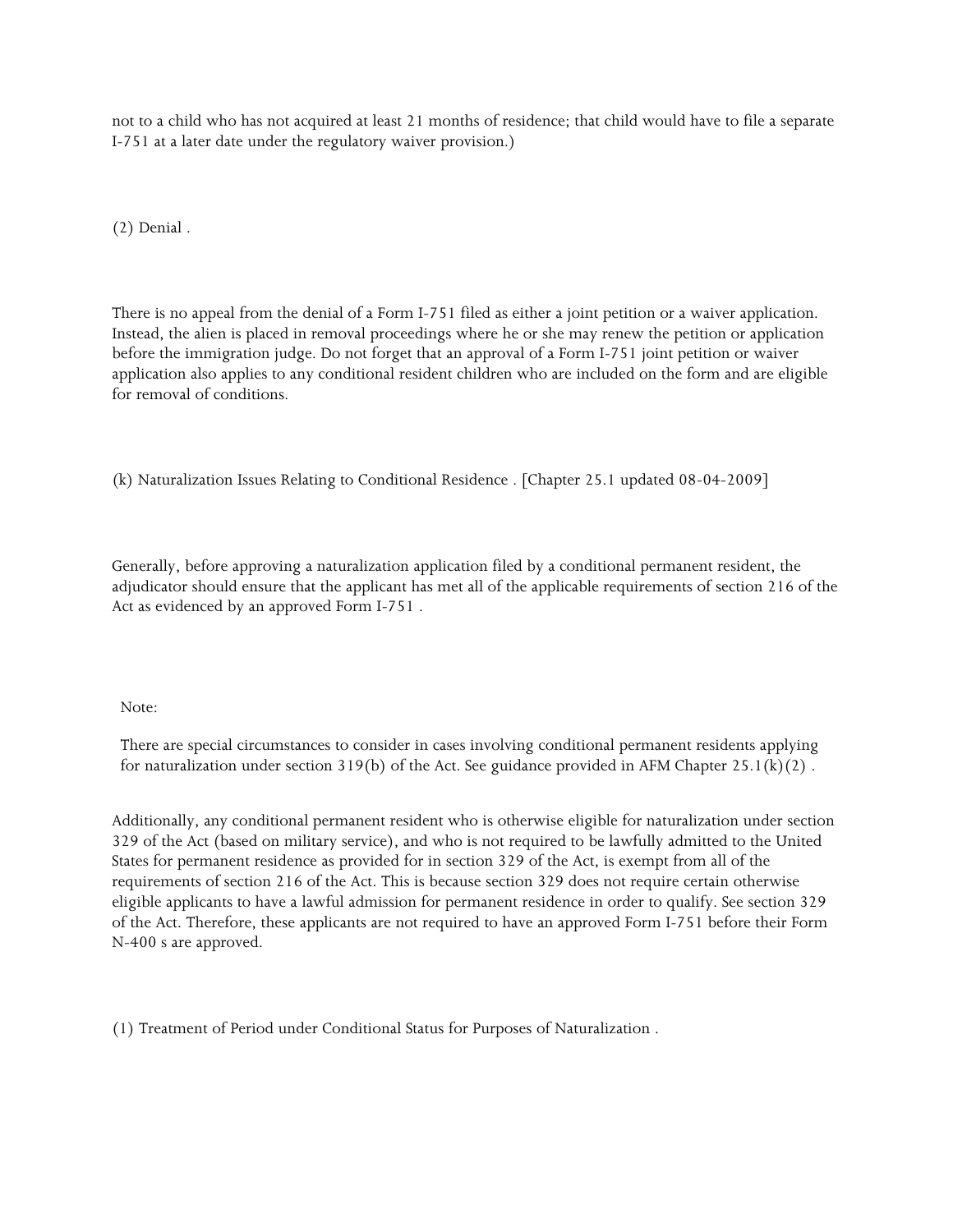Section 216(e) of the Act provides that for purposes of naturalization an alien in conditional status "shall be considered to have been admitted as an alien lawfully admitted for permanent residence and to be in the United States as an alien lawfully admitted to the United States for permanent residence."

While this provision ensures that the time spent in the United States as a conditional permanent resident may, after the conditions have been removed, be considered for purposes of establishing the residence and physical presence requirements for naturalization (such as those in sections 316(a) and 319(a) of the Act), it does not relieve a conditional permanent resident applying for naturalization from the requirements of section 216 . See sections 216(c) , 216(d) , and 216(e) of the Act. Also see H.R. REP. 99-906, 1986 U.S.C.C.A.N. 5978.

Note:

There are special circumstances to consider in cases involving conditional permanent residents applying for naturalization under section 319(b) of the Act. See guidance provided below in AFM Chapter  $25.1(k)(2)$ .

(2) Form I-751 and Form N-400 Issues .

(A) Concurrent Adjudication of Pending Form I-751 and Form N-400 .

Because of differences in the adjudication processing times for Form I-751 and Form N-400 and because conditional permanent residents are eligible to apply for naturalization (if otherwise eligible) pursuant to 8 CFR 216.1 , there may be instances when a conditional permanent resident admitted pursuant to section 216 of the Act will apply for naturalization while their Form I-751 is pending.

Unless otherwise provided by the Act, the adjudicator should ensure that the Form I-751 filed by the conditional permanent resident applying for naturalization is adjudicated in accordance with section 216 prior to, or concurrently with, the adjudication of Form N-400 . In all cases where a final decision on Form I-751 has been reached, the adjudicator should update MFAS accordingly.

Note: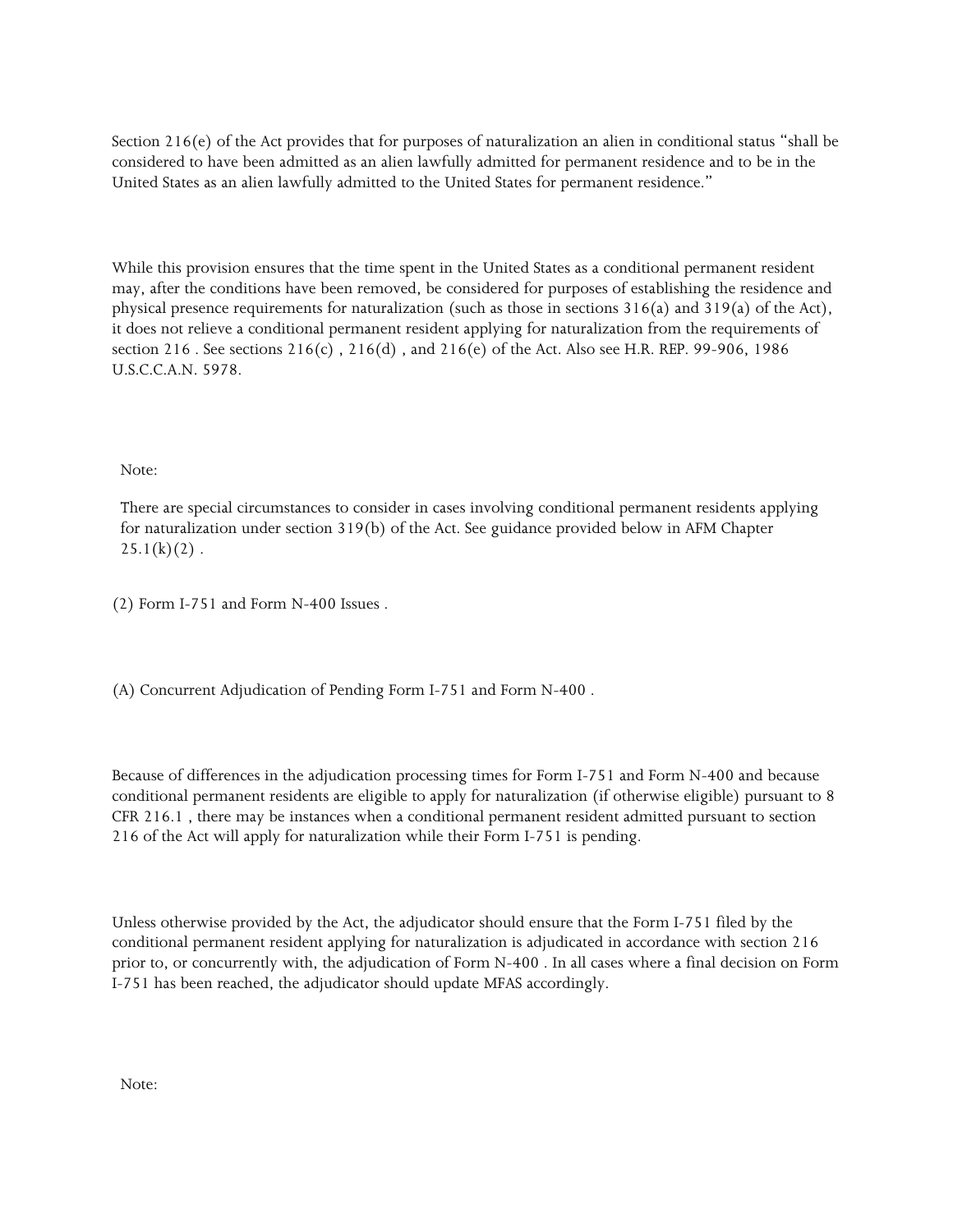There are special circumstances to consider in cases involving conditional permanent residents who have both a pending Form I-751 and Form N-400 filed under section 329 of the Act. See guidance provided in the introductory paragraphs of AFM Chapter  $25.1(k)(2)$ .

(i) Form N-400 with Pending Form I-751 at Different USCIS Office.

Generally, a Form N-400 should not be continued to await the final adjudication of a Form I-751 that is pending at a different USCIS office. The adjudicator should conduct the Form N-400 examination as scheduled and should request the pending Form I-751 from the other USCIS office. Once the adjudicator receives the Form I-751, the adjudicator may adjudicate to completion both the Form N-400 and Form I-751 in accordance with all applicable provisions.

However, while the adjudication of a conditional permanent resident's naturalization application should not be delayed solely because of USCIS processing delays of Form I-751 , a pending Form N-400 should not be approved under any circumstances prior to the adjudication of a pending Form I-751, unless otherwise provided by the Act. In all cases where a final decision on Form I-751 has been reached, the adjudicator should update MFAS accordingly.

(ii) Form N-400 Filed under Section  $319(a)$  or  $319(b)$ .

In almost all cases, a Form N-400 that is filed while a Form I-751 is pending will have been filed pursuant to section 319(a) or 319(b) of the Act. These provisions require a higher level of evidence of marital union and joint residence than is required for the approval of Form I-751 filed jointly.

If a Form I-751 is pending at the time of the conditional permanent resident's Form N-400 examination, the adjudicator should conduct the examination for naturalization. The adjudicator should ensure that the applicant has established that they are the spouse of the qualifying U.S. citizen and that they are in a bona fide marriage prior to the favorable adjudication of their Form N-400.

If the Form I-751 is in the applicant's A-file and the applicant establishes their eligibility for naturalization under Section 319(a) or 319(b) , and also established that they have met the requirements under sections  $216(b)(1)$  and  $216(d)(1)(A)$  of the Act (as evidenced by such documentation listed in 8 CFR  $216.4(a)(5)$ ), the adjudicator may approve the applicant's Form I-751 and Form N-400 concurrently. See AFM Chapters  $25.1(k)(2)(A)$  and  $25.1(e)$ .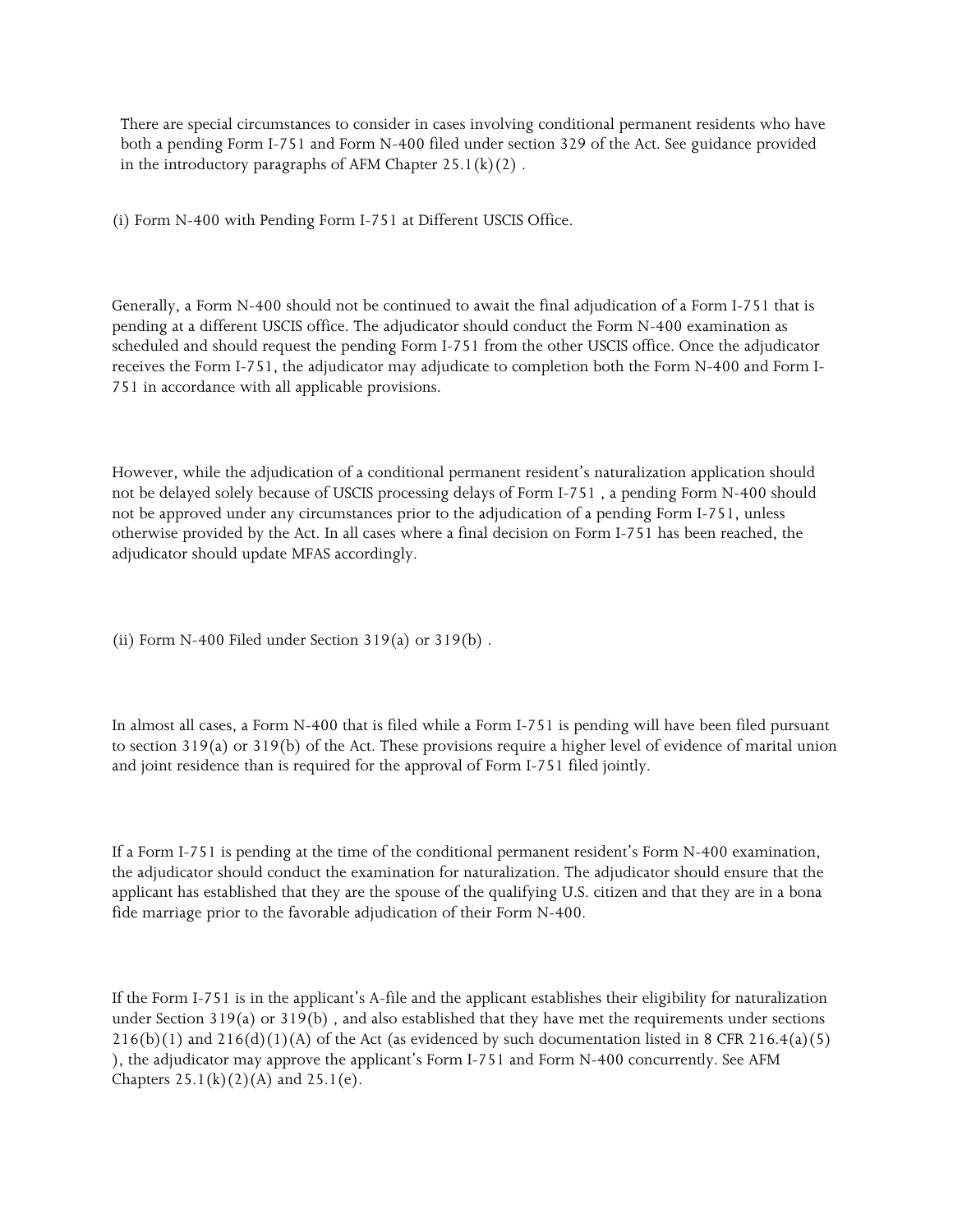If the Form I-751 is not in the applicant's A-file, the adjudicator should proceed with the naturalization examination and request the pending Form I-751 from the USCIS office with custody of the petition. However, the applicant's Form N-400 should not be approved until the pending Form I-751 is reviewed and approved based on a determination that the applicant meets the requirements of section 216 of the Act. See AFM Chapter  $25.1(k)(2)(A)(i)$ .

(iii) Form N-400 Filed under Provision Not Requiring Marital Union.

Regardless of whether a Form N-400 is filed under a provision of law that does not require marital union (in contrast to Section 319(a) or  $319(b)$ , the adjudicator should request any applicable Form I-751 that is pending prior to the final adjudication of Form N-400. After receipt of the Form I-751, both the Form I-751 and Form N-400 may be concurrently adjudicated to completion as instructed in AFM Chapter  $25.1(k)(2)(A)(i)$ .

(B) Reaching Form I-751 Filing Period while Form N-400 is Pending.

Unless otherwise provided by the Act, any conditional permanent resident admitted pursuant to section 216 who files for naturalization, to include those filing under section 319(b) , who reaches the 90-day period for filing Form I-751 prior to the final adjudication of their naturalization application or prior to taking the Oath of Allegiance for naturalization should be instructed to file Form I-751 in accordance with section  $216(d)(2)$  of the Act.

After the conditional permanent resident has properly filed Form I-751 , the adjudicator should proceed with the adjudication of the naturalization application in accordance with the guidance provided AFM Chapter  $25.1(k)(2)(A)$ .

(C) Naturalization under Section 319(b) Prior to Form I-751 Filing Period.

Conditional permanent residents admitted pursuant to section 216 are permitted to naturalize under section 319(b) of the Act, if otherwise eligible for naturalization under section 319(b), prior to filing Form I-751 so long as they have been conditional permanent residents for less than one year and nine months, and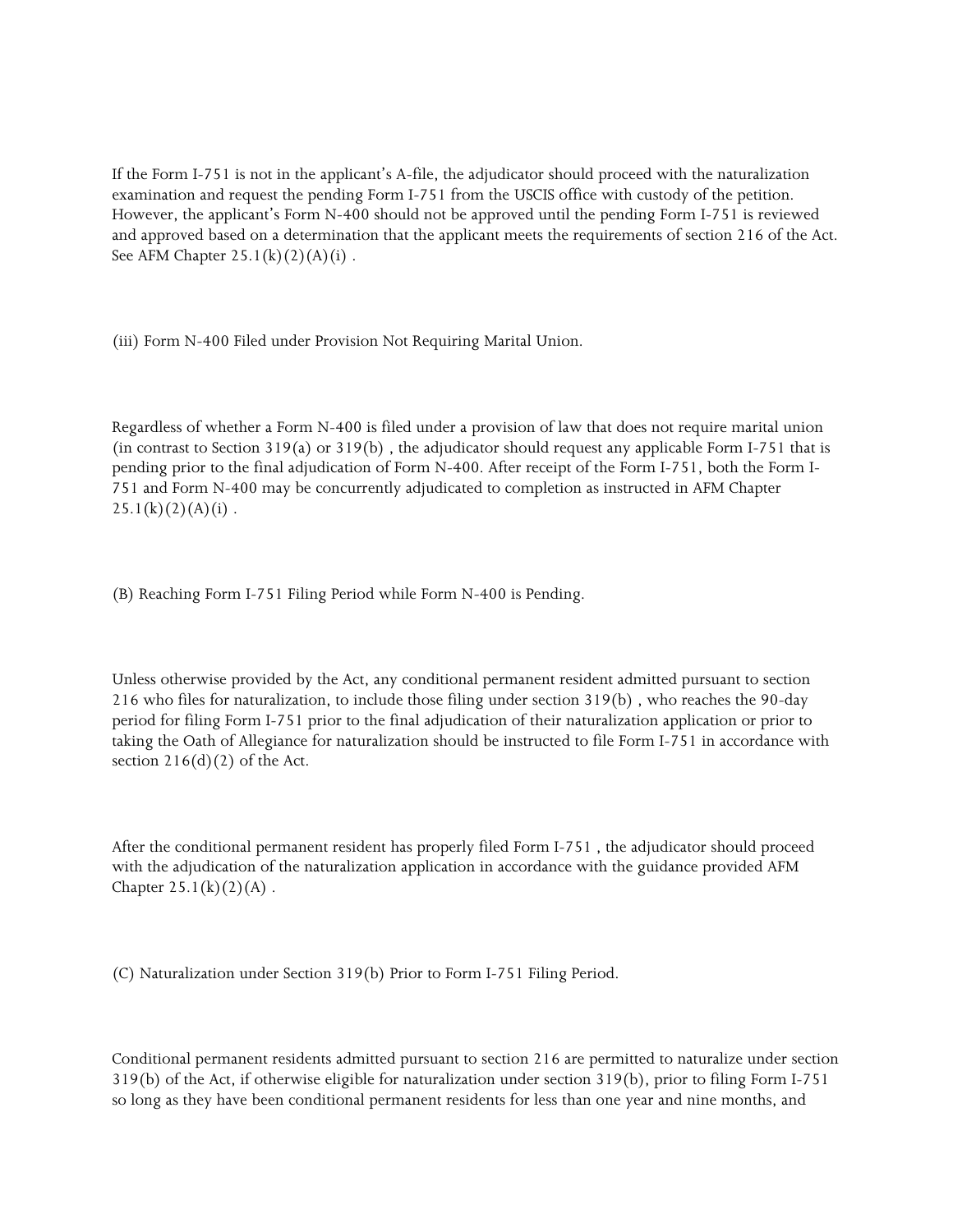have therefore not reached the Form I-751 filing period at the time of the final adjudication of their naturalization application and at the time of taking the Oath of Allegiance for naturalization.

#### Note:

Applicants for naturalization pursuant to section 319(b) of the Act are not required to establish any specific period of residence or physical presence in the United States. See 8 CFR 319.2 and AFM Chapter 73 . Therefore, in many cases, a conditional permanent resident who applies for naturalization under section 319(b) of the Act may not yet have reached the Form I-751 filing period when they file their application for naturalization.

Such conditional permanent residents (who seek naturalization under section 319(b) and who have not reached the Form I-751 filing period) must, however, comply with the applicable requirements of section 216 because section 319(b) otherwise requires "compliance with all the requirements of the naturalization laws." This includes the requirement that naturalization applicants establish they have been lawfully admitted for permanent residence "in accordance with all applicable provisions" of the Act as stipulated in section 318 of the Act.

Accordingly, conditional permanent residents admitted pursuant to section 216 who apply for naturalization under section 319(b) must, therefore, comply with the requirements of , though such applicants who have not reached the 90-day Form I-751 filing period described in section 216(d)(2) of the Act at the time of their naturalization under section 319(b) should not file Form I-751 because they would not be within the designated filing period.

However, such conditional permanent residents admitted pursuant to section 216 who seek naturalization under section 319(b) prior to the Form I-751 filing period must nevertheless establish, before they may be naturalized under section 319(b), that the qualifying marriage (1) was entered into in accordance with the laws of the place where the marriage occurred; (2) has not been judicially annulled or terminated; (3) was not entered into for the purpose of procuring an alien's admission as an immigrant; and (4) that no fee or other consideration was given (other than attorney's fees) for filing the immigrant or fiancé(e) visa petition that forms the ba sis for their admission to the United States.

The adjudicator should pay particular attention to issues surrounding the bona fides of the qualifying relationship in such cases and should review the record for documentary evidence of the type required to support an I-751 petition, in addition to the eligibility criteria for naturalization, though the applicant is not required to file Form I-751. See sections  $216(b)(1)$  and  $216(d)(1)(A)$  of the Act. Also see 8 CFR  $216.4(a)(5)$  and AFM Chapter  $25.1(e)$ .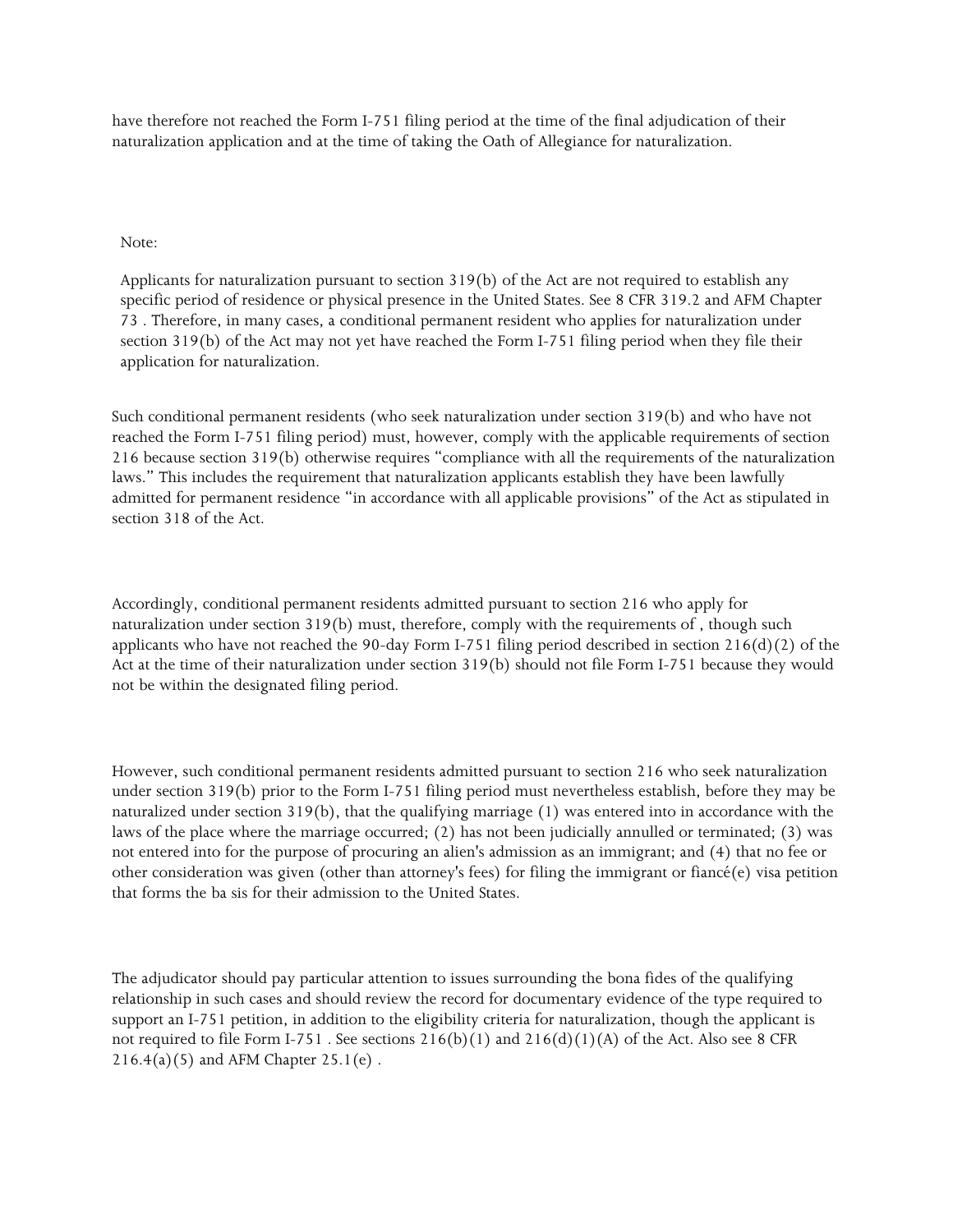Under no circumstances can an application for naturalization be approved under section 319(b) of the Act unless the applicant meets their burden of proof of demonstrating compliance with the requirements of section 216 of the Act or as otherwise provided by the guidance in AFM Chapter  $25.1(k)$ .

Note:

If the documentary evidence suggests that there are legitimate concerns that can be properly articulated about the bona fides of the qualifying marital relationship, the adjudicator is reminded that they are authorized to request for further evidence or for the attendance of witnesses, to include the U.S. citizen spouse, as part of the naturalization examination. See section 335(b) of the Act and 8 CFR 335.2(d) .

(D) Form I-751 Filed by a Naturalized Citizen.

The requirement to apply for the removal of conditions through the filing of Form I-751 does not apply to conditional permanent residents who were admitted pursuant to section 216 of the Act and who have already naturalized under section 319(b) of the Act (or under section 329 in accordance with the guidance provided in the introductory paragraphs of AFM Chapter  $25.1(k)(2)$ , or as otherwise provided by the Act) prior to the Form I-751 filing period described in section  $216(d)(2)$  of the Act.

If a naturalized U.S. citizen files Form I-751 either jointly with their petitioning spouse or individually as a waiver under section 216(c)(4) of the Act, the adjudicator should advise the naturalized U.S. citizen in writing that, as a citizen of the United States, the removal of conditions provisions do not apply.

Moreover, the Form I-751 filing fee should be refunded in cases where the U.S. citizen filed a Form I-751 because of USCIS error (for example, if the U.S. citizen received a computer-generated notice advising they should file). In such cases, the Form I-751 should be counted as a statistical denial.

Note

.

If the naturalized citizen is the parent of a child who was admitted as a conditional permanent resident based on the parent's marriage, and that child did not also become a citizen, the child is required to file Form I-751 for removal of conditions in accordance with section 216 of the Act and 8 CFR 216.4(a)(2)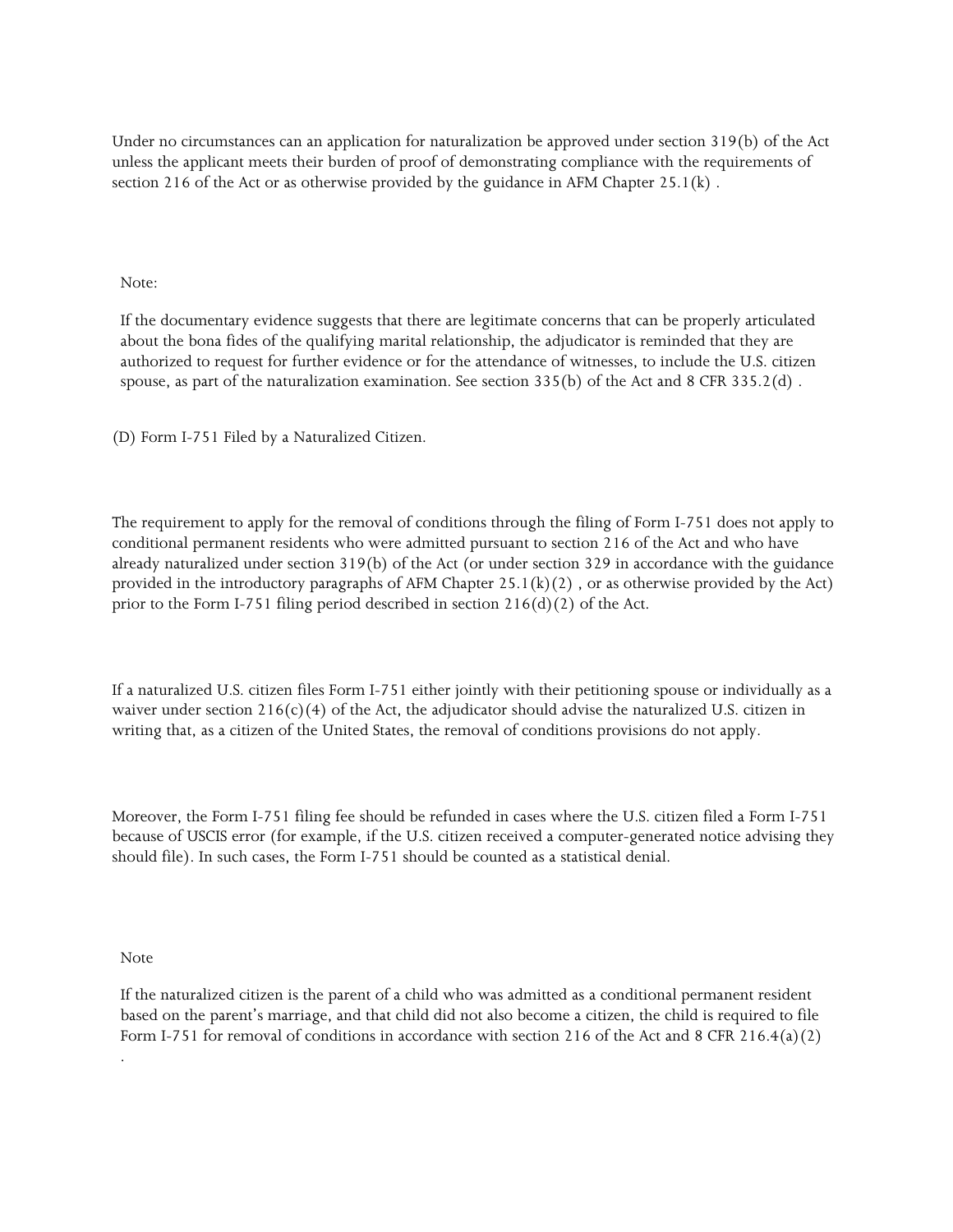(l) Precedent Decisions .

The following precedent decisions pertain to the adjudication of joint petitions to remove conditions and applications for waivers of the requirement to file such joint petitions:

Matter of Lemhammad, 20 I&N Dec. 316 (BIA 1991) - Original jurisdiction to rule on the merits of an Application for Waiver of Requirement to File Joint Petition for Removal of Conditions rests only with the Service, and not the immigration judge.

Matter of Mendes, 20 I&N Dec. 833 (BIA 1994) - Where the parties to a marriage have jointly filed a Petition to Remove the Conditions on Residence, but one of the parties withdraws support from the petition before its adjudication, the joint petition shall be considered withdrawn and shall be adjudicated under section  $216(c)(2)(A)$  of the Act (i.e., the CPR status terminated). When a respondent in deportation proceedings has not filed an application for a waiver under section  $216(c)(4)$  of the Act and is prima facie eligible for such relief, the proceedings should be continued in order to grant the respondent a reasonable opportunity to file the application before the Service and for the Service to decide the application.

Matter of Anderson, 20 I&N Dec. 888 (BIA 1994) - A conditional permanent resident alien who seeks to remove the conditional basis of that status by means of a waiver under section  $216(c)(4)$  of the Act should apply for any applicable waiver provided under that section. An alien whose application for a specific waiver under section  $216(c)(4)$  of the Act has been denied by the Service may not seek consideration of an alternative waiver under that section in deportation proceedings before the immigration judge. Where an alien beco mes eligible for an additional waiver under section 216(c)(4) of the Act due to changed circumstances, the proceedings may be continued in order to give the alien a reasonable opportunity to submit an application to the Service. Inasmuch as the Board of Immigration Appeals only has authority to review a waiver application after the Service and the immigration judge have considered it, an alien may not apply for a waiver under section  $216(c)(4)$  of the Act on appeal.

· Matter of Nwokoma , 20 I&N Dec. 899 (BIA 1994) - The Service retains authority to deny a Joint Petition to Remove the Conditional Basis of Alien's Permanent Resident Status pursuant to section  $216(c)(3)(A)$  of the Act, notwithstanding the Service's failure to adjudicate the joint petition within 90 days of the interview of the alien and his or her spouse.

Matter of Gawaran, 20 I&N Dec. 938 (BIA 1995) - The provisions of former section 241(f)(1) of the Act, do not waive an alien's deportability under former section  $241(a)(9)(B)$  of the Act, because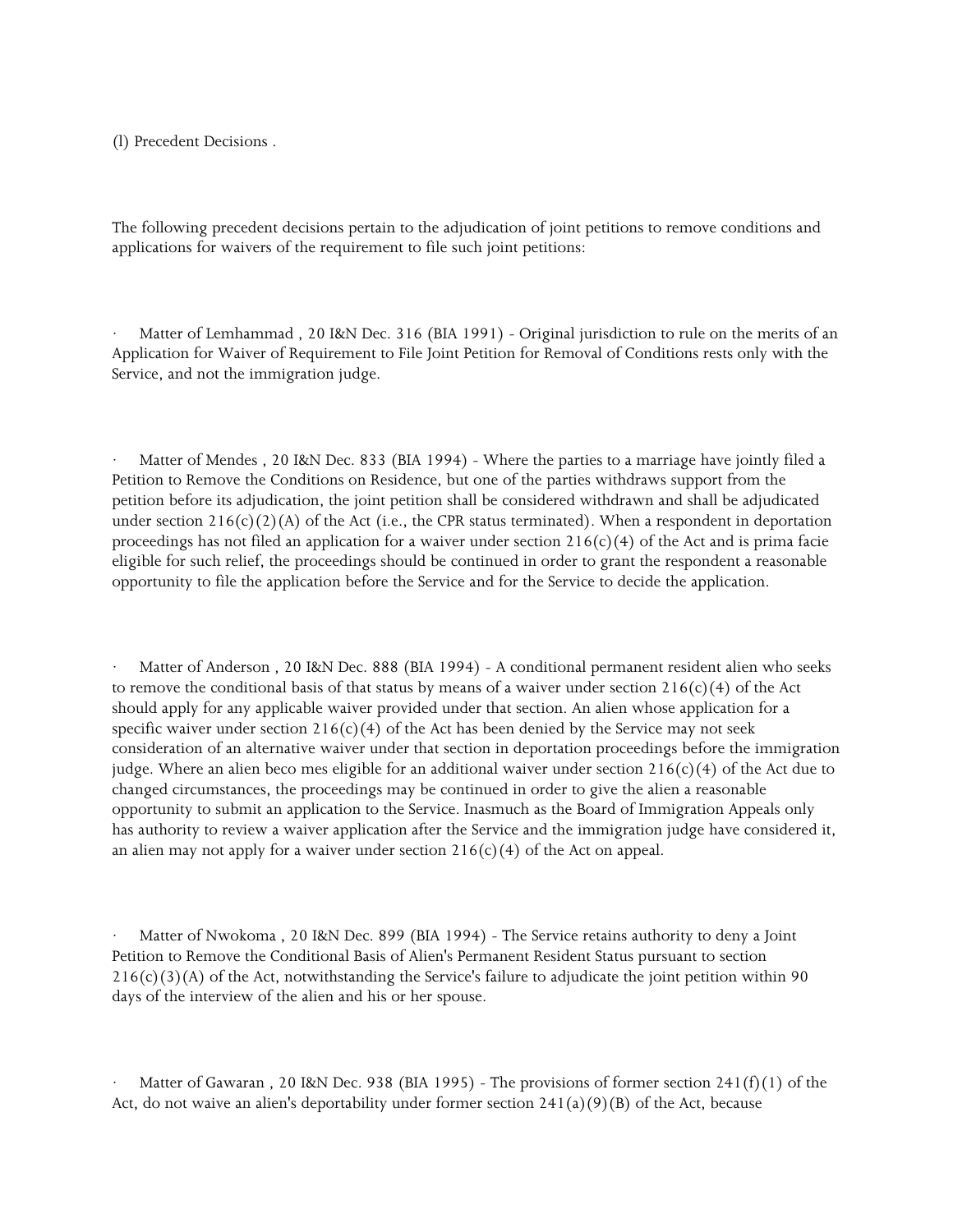termination of the alien's conditional permanent resident status constitutes a basis for deportability which is separate and distinct from the charge that the alien is "excludable at the time of entry" within the meaning of former section 241(f)(1). In order to preserve an application for relief under section 216(c)(4) of the Act, a n alien must request before the immigration judge a review of the Service's denial of such application.

Matter of Tee, 20 I&N Dec. 949 (BIA 1995) - An alien becomes statutorily ineligible for approval of a joint petition under section  $216(c)(1)$  of the Act where the marriage has been terminated prior to adjudication of the petition.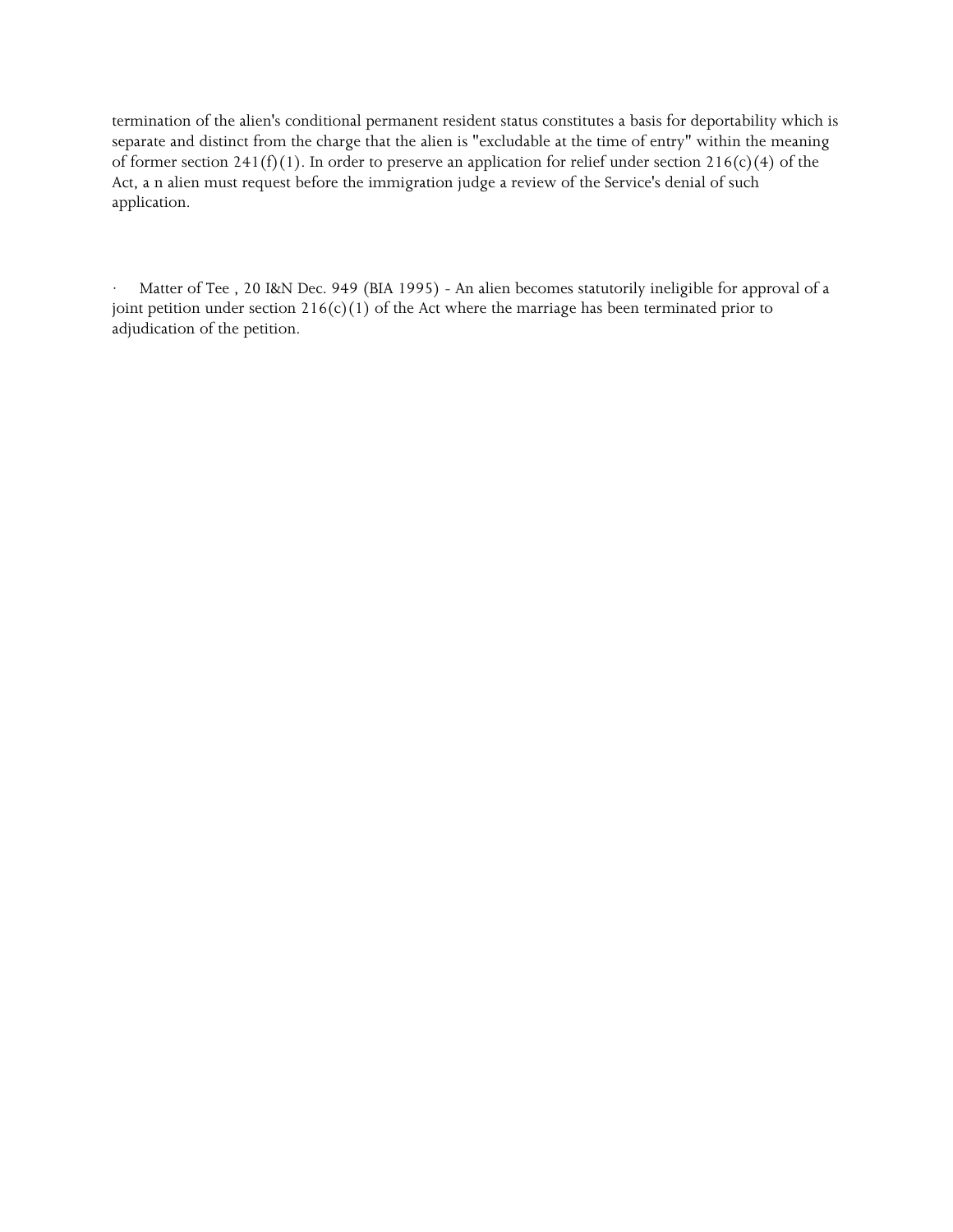**25.2 Entrepreneurs (Form I-829), has been superseded by USCIS Policy Manual, Volume 6: Immigrants as of November 30, 2016**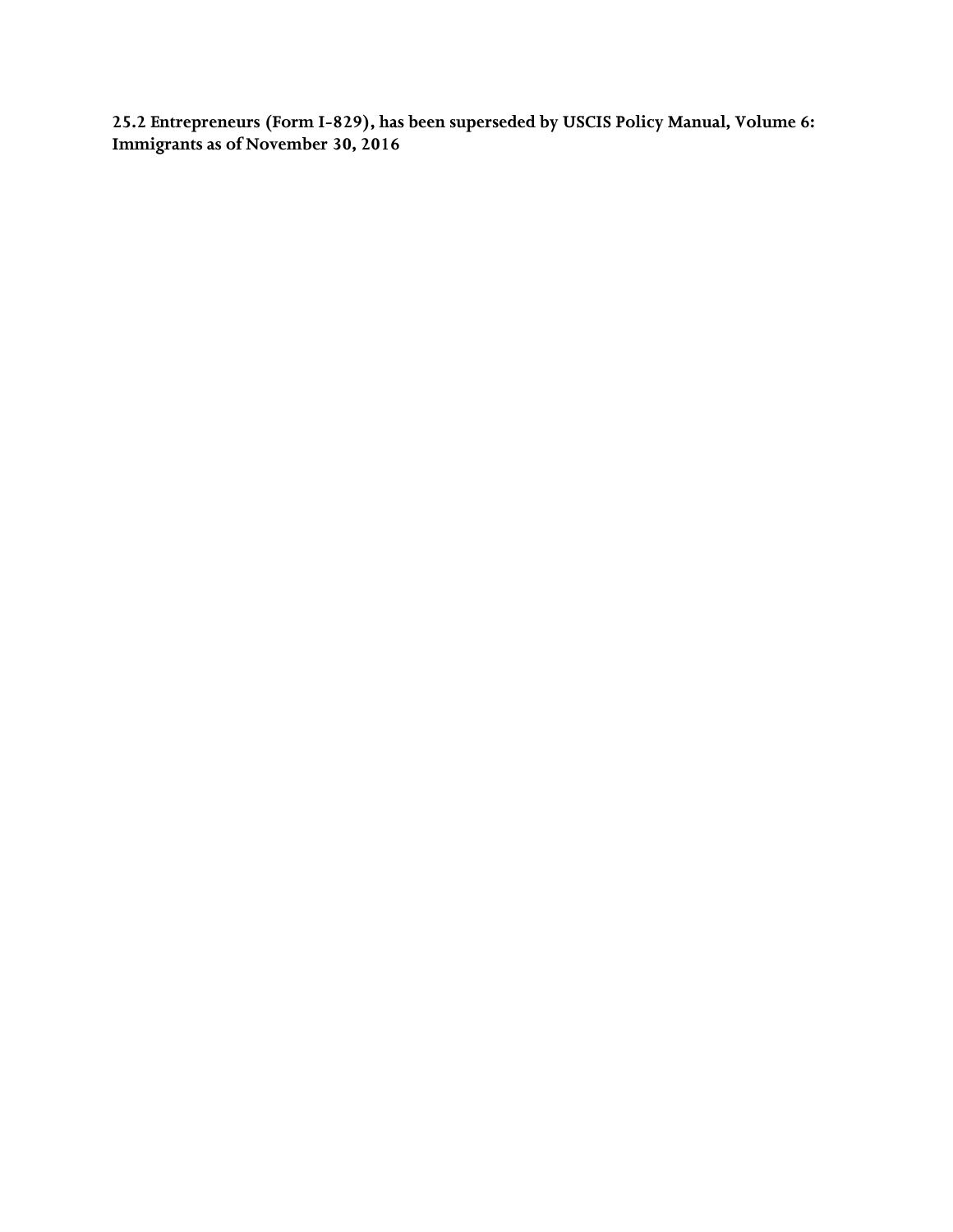**Appendix 25-1 Frequently Asked Questions About Form I-829, has been superseded by USCIS Policy Manual, Volume 6: Immigrants as of November 30, 2016.**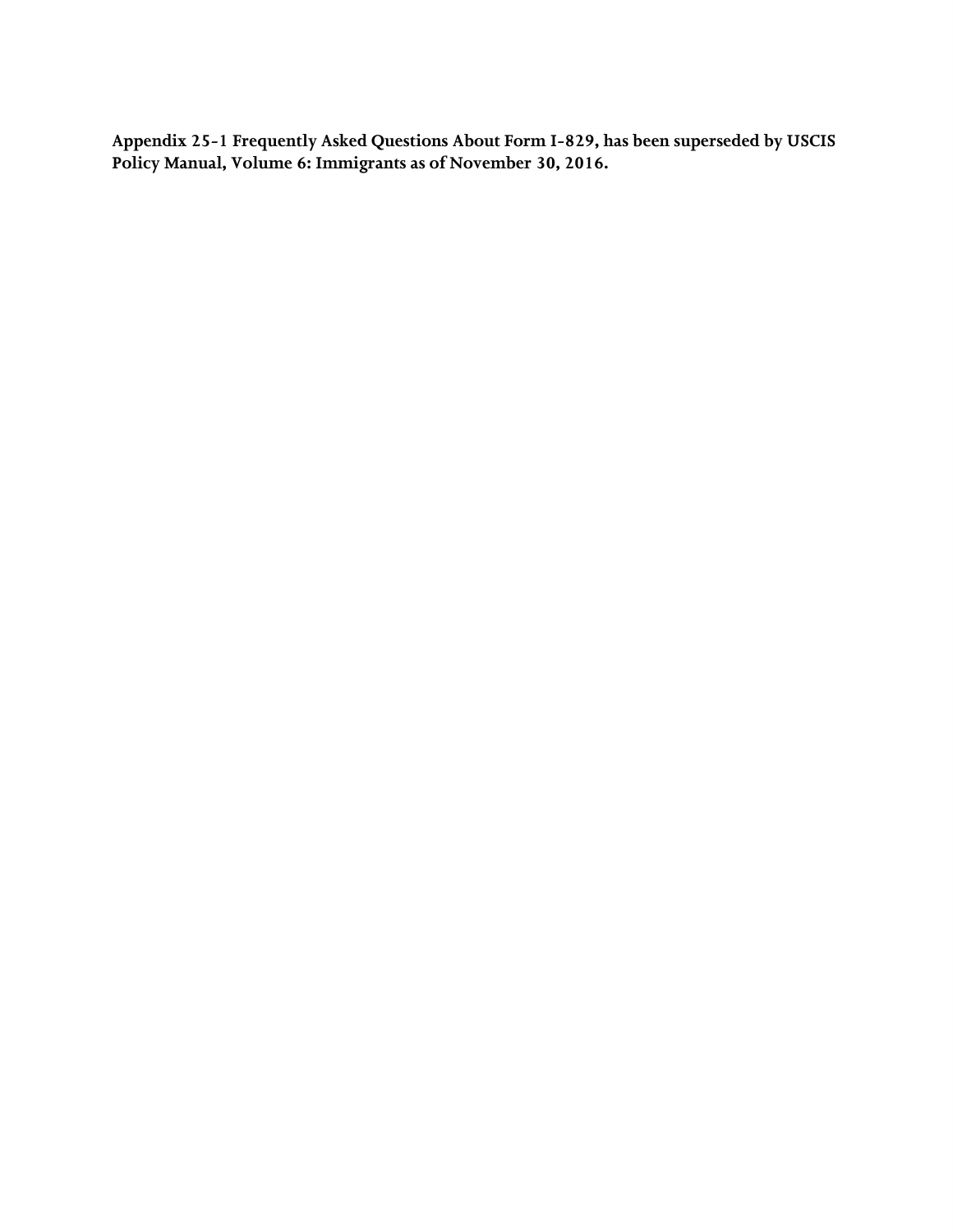**Appendix 25-2 Sample NTA for Terminated Immigrant Investor, has been superseded by USCIS Policy Manual, Volume 6: Immigrants as of November 30, 2016**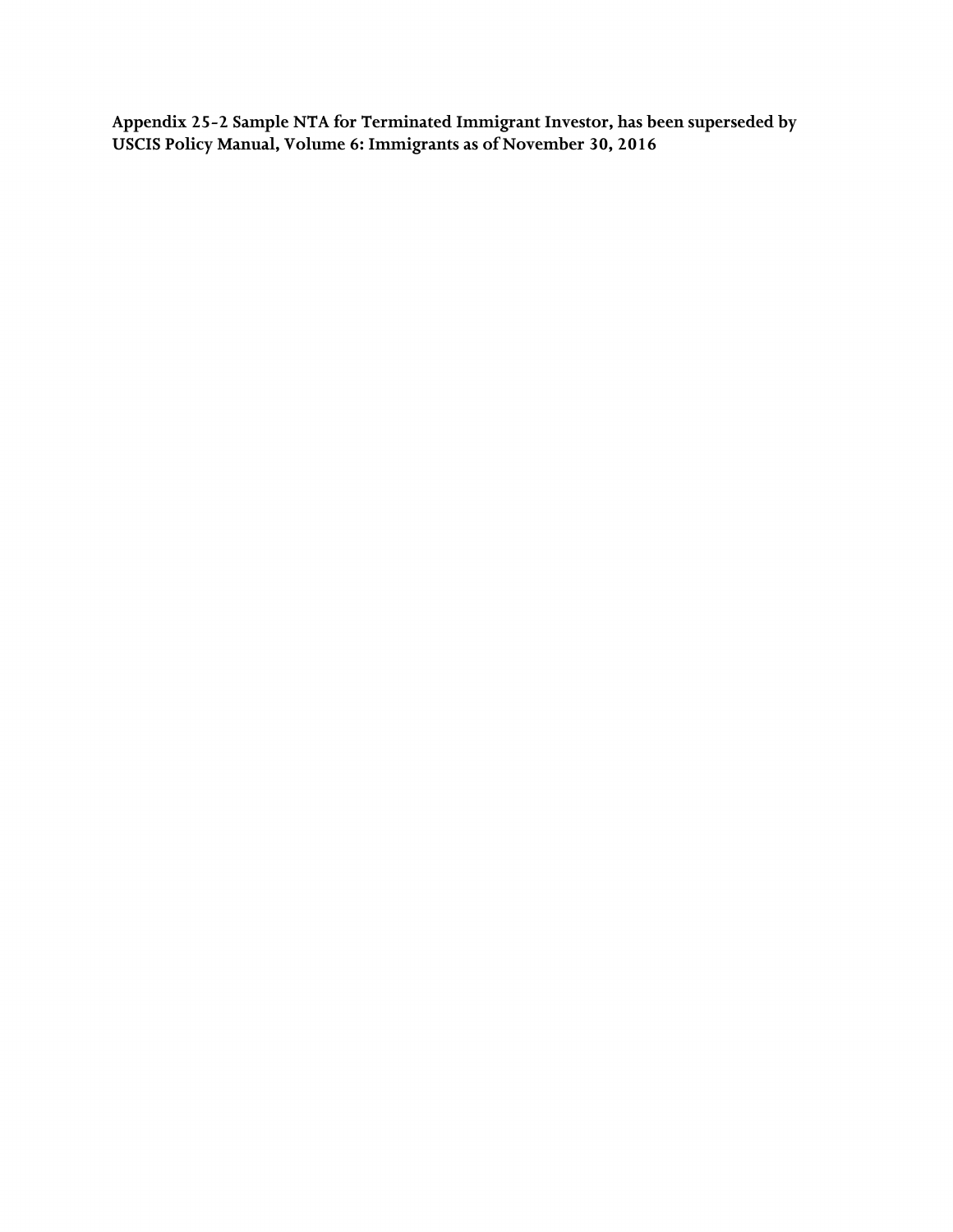**Appendix 25-3 Points of Contact for EB-5 Cases, has been superseded by USCIS Policy Manual, Volume 6: Immigrants as of November 30, 2016**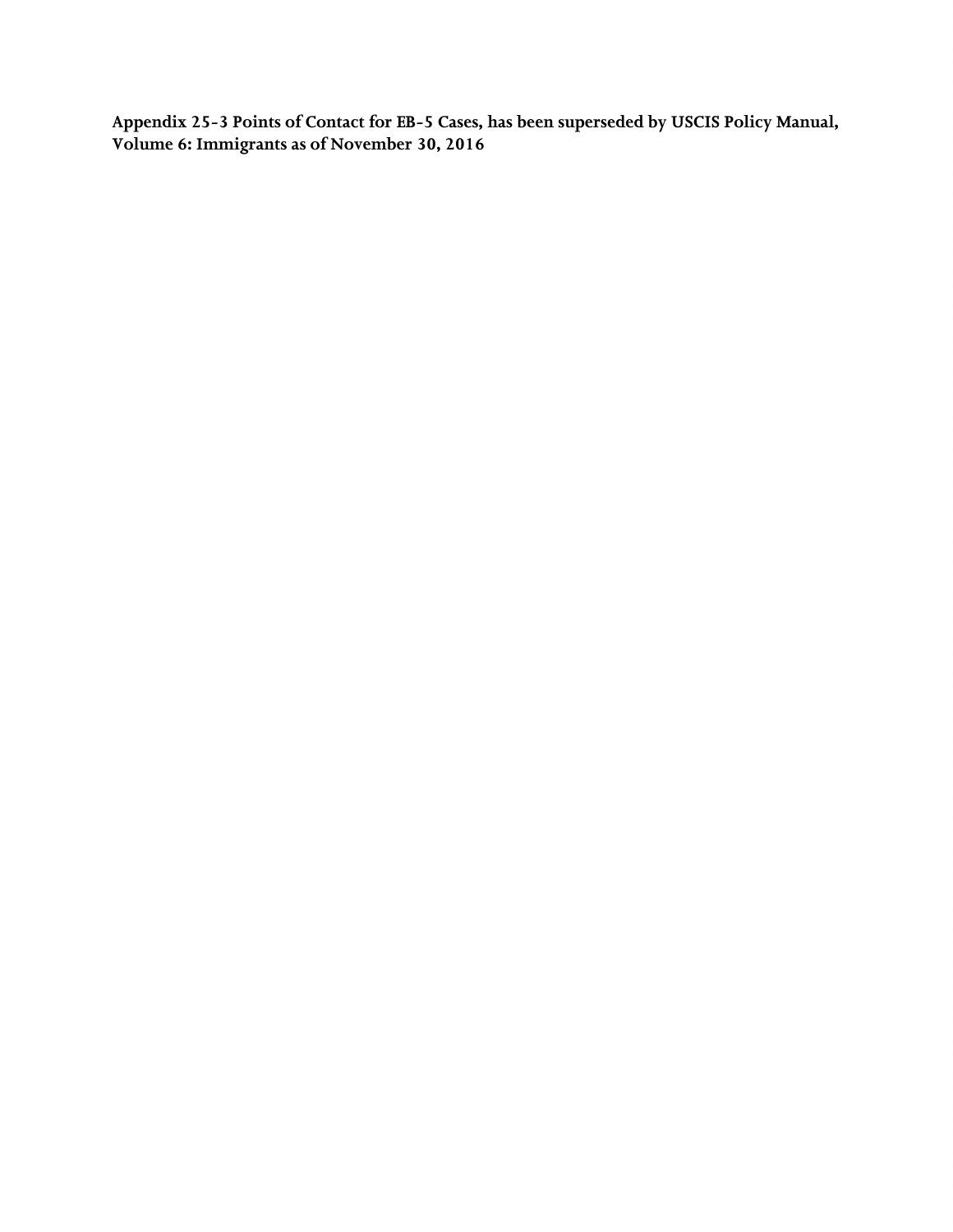**Appendix 25-4 Model Notices to Appear (NTAs).** 

#### **MODEL NOTICES TO APPEAR (NTAs)**

Note: The allegations must be appropriately modified in the case of NTAs issued for derivatives (i.e., spouse and children).

## **FOR IMMIGRANT ENTREPRENEUR TERMINATED DUE TO FAILURE TO FILE FORM** I-829 (for District Office use)

#### **A. Termination of Conditional Permanent Residence (Entry on Immigrant Visa)**

#### **ALLEGATIONS:**

1. You are not a citizen or national of the United States;

2. You are a native of \_\_\_\_\_\_\_\_\_\_\_\_\_\_\_\_\_\_\_and a citizen of \_\_\_\_\_\_\_\_\_\_\_\_\_;

\_\_\_\_\_\_\_\_\_\_\_\_\_\_\_\_\_\_\_\_\_\_\_\_\_\_\_\_\_\_\_\_\_\_\_\_\_\_\_\_\_\_\_\_\_\_\_\_\_\_\_\_\_\_\_\_\_\_\_\_;

3. On \_\_\_\_\_\_\_\_\_\_\_\_, you were lawfully admitted to the United States for permanent residence on a conditional basis based on your engagement/investment in a new commercial enterprise known as

4. Your status was terminated on \_\_\_\_\_\_\_\_\_\_\_\_\_\_\_\_ because you failed to properly file the Request for Removal of Conditions ( **Form I-829** ).

#### **CHARGE:**

Section 237(a)(1)(D)(i) of the Immigration and Nationality Act (Act), as amended, in that after admission or adjustment as an alien lawfully admitted for permanent residence on a conditional basis under section **216A** of the Act your status was terminated under such respective section.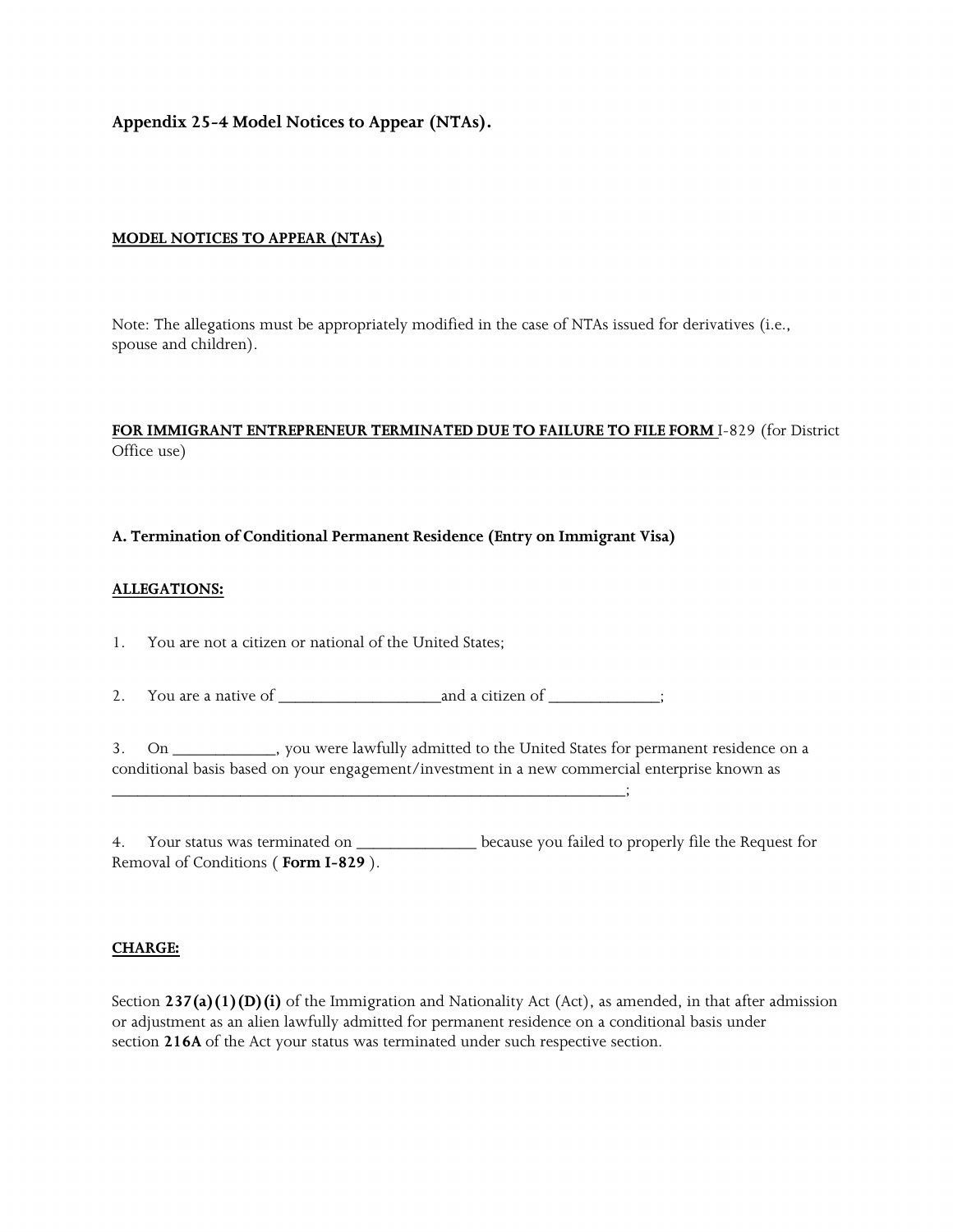## **B. Termination of Conditional Permanent Residence (Adjustment)**

#### **ALLEGATIONS:**

1. You are not a citizen or national of the United States;

\_\_\_\_\_\_\_\_\_\_\_\_\_\_\_\_\_\_\_\_\_\_\_\_\_\_\_\_.

2. You are a native of \_\_\_\_\_\_\_\_\_\_\_\_\_\_\_ and a citizen of \_\_\_\_\_\_\_\_\_\_\_\_\_\_;

3. You were admitted to the United States at\_\_\_\_\_\_\_\_\_\_\_\_\_\_\_\_\_\_\_\_\_\_\_ as a nonimmigrant;

 4. On \_\_\_\_\_\_\_\_\_\_\_\_\_\_\_\_ \_your status was adjusted to that of a permanent resident on a conditional basis based upon your engagement/investment in a new commercial enterprise known as

5. Your status was terminated on \_\_\_\_\_\_\_\_\_\_\_\_\_\_\_\_\_ because you failed to file a Request to Remove Conditions ( **Form I-829** ).

## **CHARGE:**

 216A of the Act your status was terminated under such respective section. Section  $237(a)(1)(D)(i)$  of the Immigration and nationality Act (Act), as amended, in that after admission or adjustment as an alien lawfully admitted for permanent residence on a conditional basis under Section

## **FOR IMMIGRANT INVESTOR/ALIEN ENTREPRENEUR TERMINATED DUE TO SUBSTANTIVE DENIAL OF FORM** I-829 (for DISTRICT OFFICE use)

## **C. Termination of Conditional Permanent Residence (Entry on Immigrant Visa)**

#### **ALLEGATIONS:**

1. You are not a citizen or national of the United States;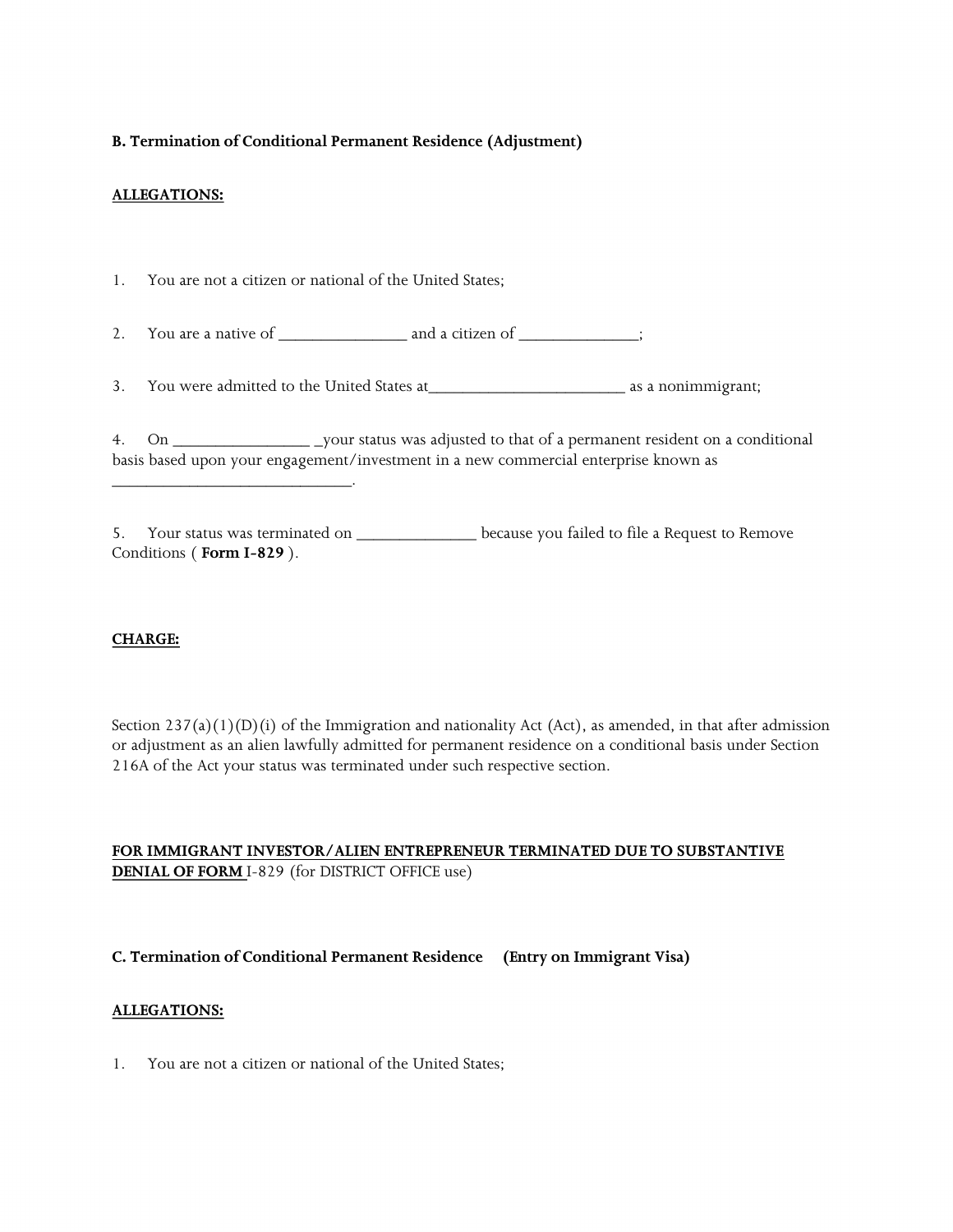2. You are a native of \_\_\_\_\_\_\_\_\_\_\_\_\_\_\_\_\_\_\_and a citizen of \_\_\_\_\_\_\_\_\_\_\_\_\_;

3. On \_\_\_\_\_\_\_\_\_\_\_\_, you were lawfully admitted to the United States for permanent residence on a conditional basis based on your engagement/investment in a new commercial enterprise known as \_\_\_\_\_\_\_\_\_\_\_\_\_\_\_\_\_\_\_\_\_\_\_\_\_\_\_\_\_\_\_\_\_\_\_\_\_\_\_\_;

4. Your Request for Removal of Conditional Residence was denied by the District Director on \_\_\_\_\_\_\_\_\_\_\_\_\_\_ because you failed to meet the requirements necessary to remove the conditions on your status.

# **CHARGE:**

 216A of the Act your status was terminated under such respective section. Section  $237(a)(1)(D)(i)$  of the Immigration and Nationality Act (Act), as amended, in that after admission or adjustment as an alien lawfully admitted for permanent residence on a conditional basis under section

## **D. Termination of Conditional Permanent Residence (Adjustment)**

## **ALLEGATIONS:**

1. You are not a citizen or national of the United States;

2. You are a native of \_\_\_\_\_\_\_\_\_\_\_\_\_\_\_\_\_\_\_and a citizen of \_\_\_\_\_\_\_\_\_\_\_\_\_;

3. You (entered without inspection, were paroled, or were admitted to the United States at \_\_\_\_\_\_\_\_\_\_\_\_\_\_\_\_\_\_\_\_\_\_\_\_\_\_as a nonimmigrant) (specify);

 4. On \_\_\_\_\_\_\_\_\_\_\_\_\_\_\_your status was adjusted to that of a permanent resident on a conditional basis based on your engagement/investment in a new commercial enterprise known as \_\_\_\_\_\_\_\_\_\_\_\_\_\_\_\_;

 \_\_\_\_\_\_\_\_\_\_\_\_\_\_ because you failed to meet the requirements necessary to remove the conditions on your 5. Your Request for Removal of Conditional Residence was denied by the District Director on status.